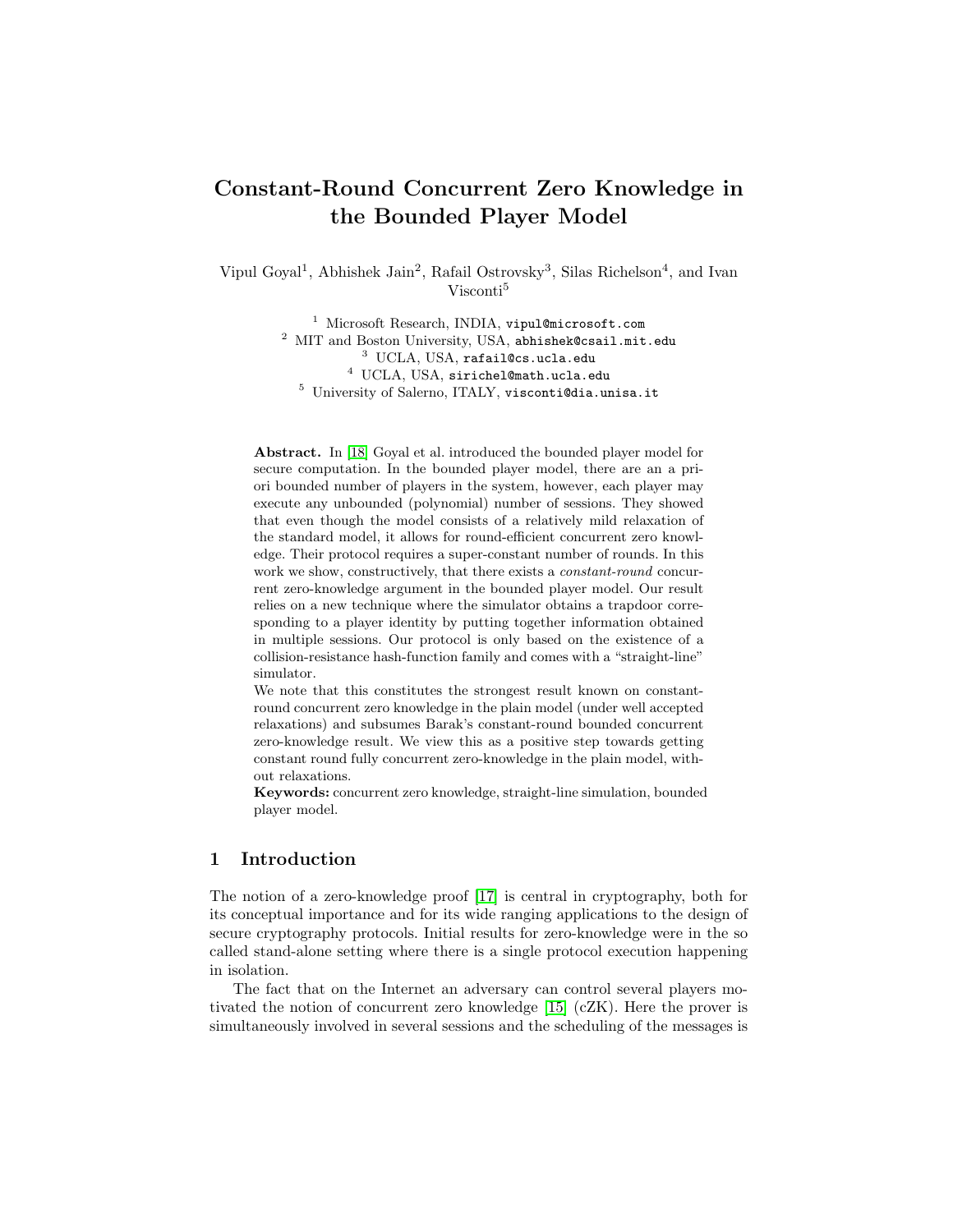coordinated by the adversary who also keeps control of all verifiers. Concurrent zero knowledge is much harder to achieve than zero knowledge. Indeed, while we know how to achieve zero-knowledge in 4 rounds, a sequence of results [\[21,](#page-18-3)[33,](#page-19-0)[6\]](#page-17-0) increased the lower bound on the round complexity of concurrent zero-knowledge with black-box simulation to almost logarithmic in the security parameter. In the meanwhile, the upper bound has been improved and now almost matches the logarithmic lower bound [\[31,](#page-19-1)[20](#page-18-4)[,30\]](#page-19-2). After almost a decade of research on this topic, the super-logarithmic round concurrent zero-knowledge protocol of Prabhakaran et al. [\[30\]](#page-19-2) remains the best known in terms of round complexity.

Some hope for a better round complexity started from the breakthrough result of Barak [\[1\]](#page-17-1) where non-black-box simulation under standard assumptions was proposed. His results showed how to obtain bounded-concurrent zero knowledge in constant rounds. This refers to the setting where there is an a priori fixed bound on the total number of concurrent executions (and the protocol may become completely insecure if the actual number of sessions exceed this bound). Unfortunately, since then, the question of achieving sub-logarithmic round complexity with unbounded concurrency using non-black-box techniques has remained open, and represents one of the most challenging open questions in the study of zero-knowledge protocols. [6](#page-1-0)

Bounded player model. Recently, Goyal, Jain, Ostrovsky, Richelson and Visconti [\[18\]](#page-18-0) introduced the so called bounded player model. In this model, it is only assumed that there is an a-priori (polynomial) upper-bound on the total number of players that may ever participate in protocol executions. There is no setup stage, or, trusted party, and the simulation must be performed in polynomial time. While there is a bound on the number of players, any player may join in at any time and may be subsequently involved in any unbounded (polynomial) number of concurrent sessions. Since there is no a priori bound on the number of sessions, it is a strengthening of the bounded-concurrency model used in Barak's result. The bounded player model also has some superficial similarities to the bare-public-key model of [\[5\]](#page-17-2) which is discussed later in this section.

As an example, if we consider even a restriction to a single verifier that runs an unbounded number of sessions, the simulation strategy of [\[1\]](#page-17-1) breaks down completely. Goyal et al. [\[18\]](#page-18-0) gave a  $\omega(1)$ -round concurrent zero knowledge protocol in the bounded player model. The technique they proposed relies on the fact that the simulator has several choices in every sessions on where to spend computation trying to extract a trapdoor, and, its running time is guaranteed to be polynomial as long as the number of such choices is super-constant. Their technique fails inherently if constant round-complexity is desired.

We believe the eventual goal of achieving round efficient concurrent zeroknowledge (under accepted assumptions) is an ambitious one. Progress towards

<span id="page-1-0"></span><sup>&</sup>lt;sup>6</sup> In this paper, we limit our discussion to results which are based on standard complexity-theoretic and number-theoretic assumptions. We note that constant round concurrent zero-knowledge is known to exist under non-standard assumptions such as a variation of the (non-falsifiable) knowledge of exponent assumption [\[19\]](#page-18-5) or the existence of P-certificates [\[8\]](#page-18-6).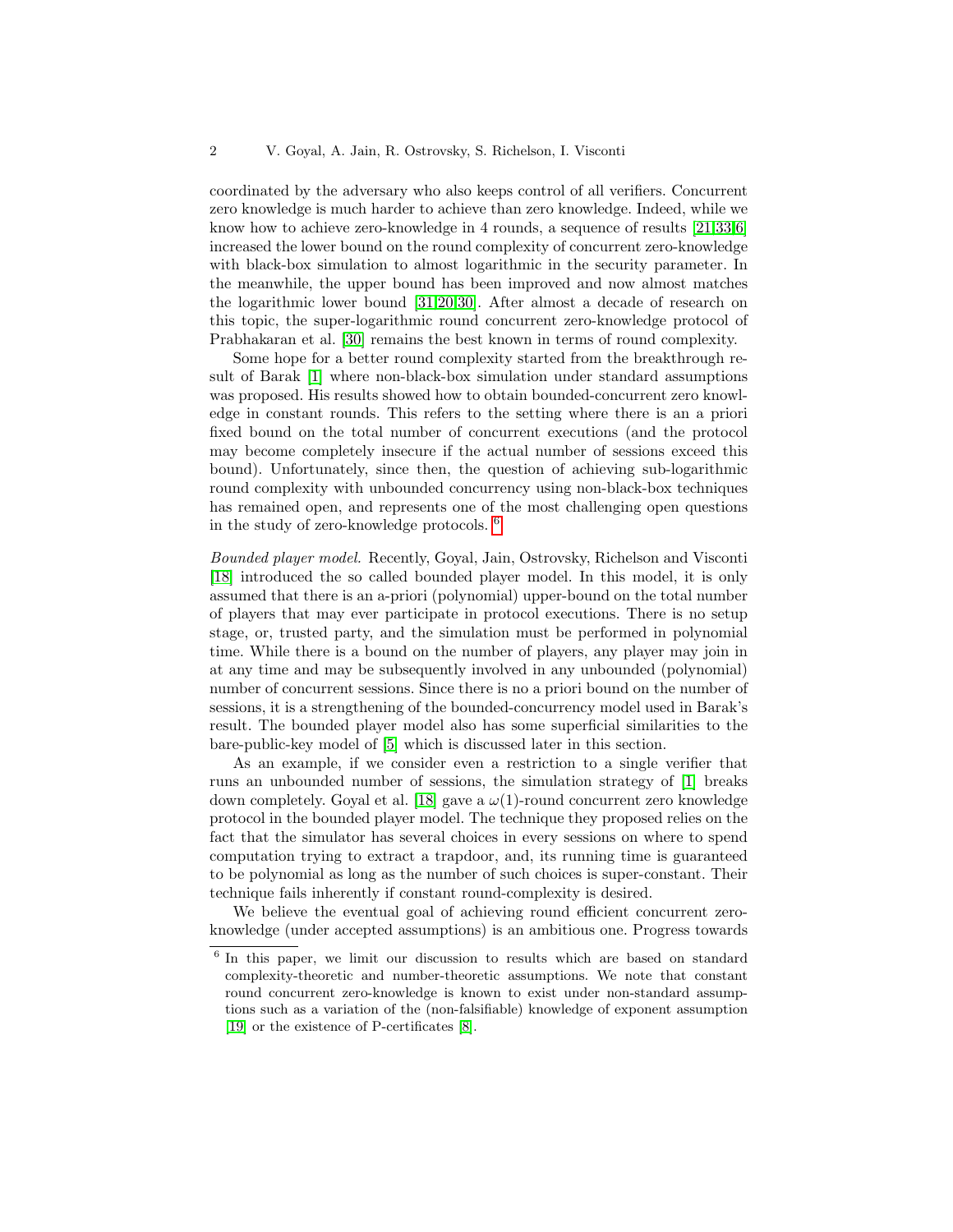this goal would not only impact how efficiently one can implement zero-knowledge (in the network setting), but also, will improve various secure computation protocol constructions in this setting (as several secure computation protocols use, e.g., PRS preamble [\[30\]](#page-19-2) for concurrent input extraction). Bounded player model is somewhere between the standard model (where the best known protocols require super-logarithmic number of rounds), and, the bounded concurrency model (where constant round protocols are known). We believe the study of round complexity of concurrent zero-knowledge in the bounded player model might shed light on how to construct such protocols in the standard model as well.

Our Results. In this work, we give a constant-round protocol in the bounded player (BP) model. Our constructions inherently relies on non-black-box simulation. The simulator for our protocol does not rely on rewinding techniques and instead works in a "straight-line" manner (as in Barak [\[1\]](#page-17-1)). Our construction is only based on the existence of a collision-resistant hash-function family.

Theorem 1. Assuming the existence of a collision-resistance hash-function family, there exists a constant round concurrent zero-knowledge argument system with concurrent soundness in the bounded player model.

We note that this constitutes the strongest result known on constant-round zero-knowledge in the concurrent setting (in the plain model). It subsumes Barak's result: now the total number of sessions no longer needs to be bounded; only the number of new players starting the interaction with the prover is bounded. A player might join in at anytime and may subsequently be involved in any unbounded (polynomial) number of sessions.

We further note that, as proved by Goyal et al. [\[18\]](#page-18-0), unlike previously studied relaxations of the standard model (e.g., bounded number of sessions, timing assumptions, super- polynomial simulation), concurrent-secure computation is still impossible to achieve in the bounded player model. This gives evidence that the BP model is "closer" to the standard model than previously studied models, and study of this model might shed light on constructing constant-round concurrent zero-knowledge in the standard model as well. Moreover, despite the impossibility of concurrent-secure computation, techniques developed in the concurrent zero-knowledge literature have found applications in other areas in cryptography, including resettable security [\[5\]](#page-17-2), non-malleability [\[14\]](#page-18-7), and even in proving black-box lower bounds [\[27\]](#page-18-8).

#### 1.1 Technical Overview

In this section, first, we recall some observations by Goyal et al [\[18\]](#page-18-0) regarding why simple approaches to extend the construction of Barak [\[1\]](#page-17-1) to the bounded player model are bound to fail. We also recall the basic idea behind the protocol of [\[18\]](#page-18-0). Armed with this background, we then proceed to discuss the key technical ideas behind our constant round cZK protocol in the bounded player model. Initial parts of this section are borrowed verbatim from [\[18\]](#page-18-0).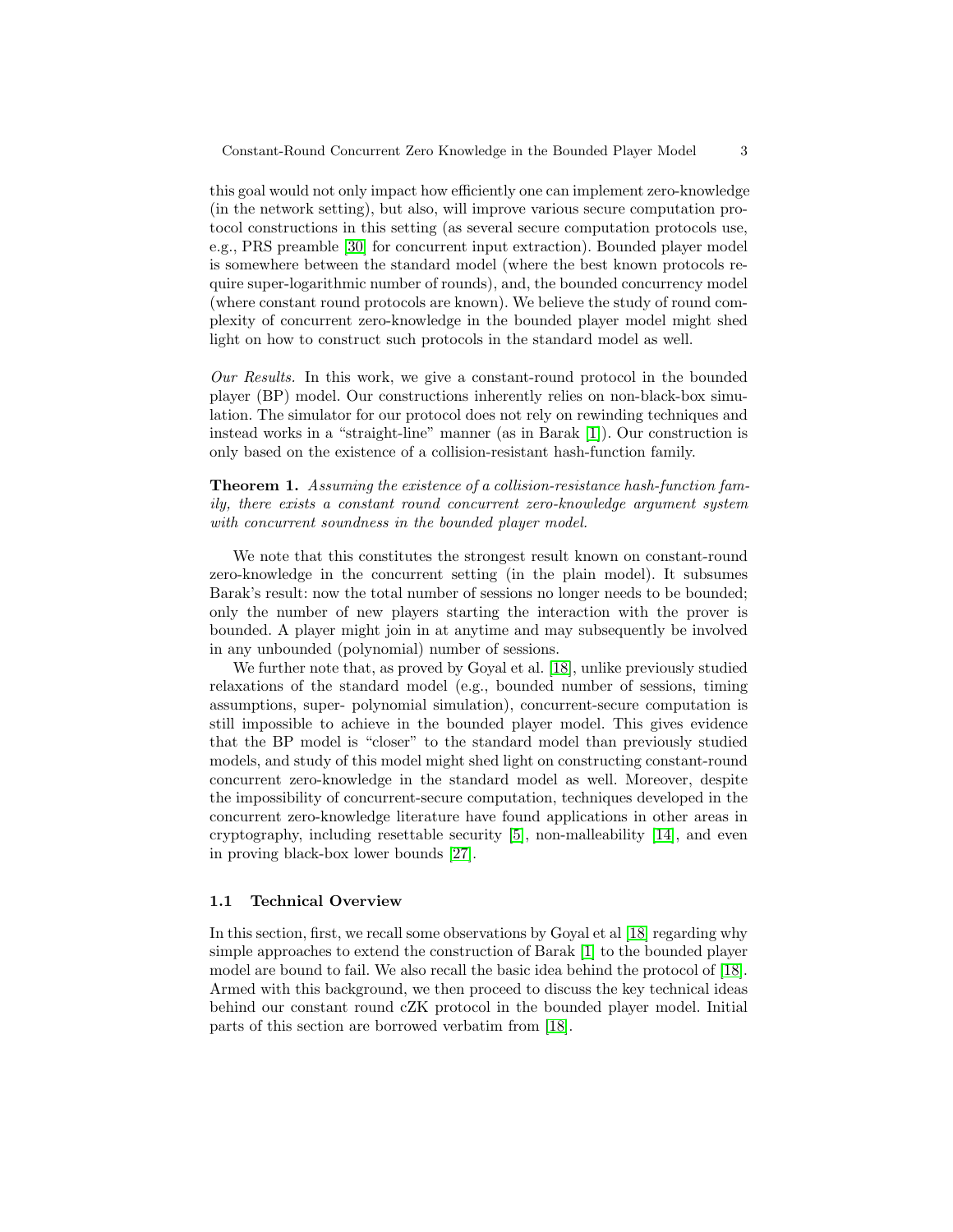Why natural approaches fail. Recall that in the bounded player model, the only assumption is that the total number of players that will ever be present in the system is a priori bounded. Then, as observed by Goyal et al [\[18\]](#page-18-0), the black-box lower-bound of Canetti et al. [\[6\]](#page-17-0) is applicable to the bounded player model as well. Thus, it is clear that we must resort to non-black-box techniques. Now, a natural approach to leverage the bound on the number of players is to associate with each verifier  $V_i$  a public key  $pk_i$  and then design an FLS-style protocol [\[16\]](#page-18-9) that allows the ZK simulator to extract, in a non-black-box manner, the secret key  $sk_i$  of the verifier and then use it as a "trapdoor" for "easy" simulation. The key intuition is that once the simulator extracts the secret key  $sk_i$  of a verifier  $V_i$ , it can perform easy simulation of all the sessions associated with  $V_i$ . Then, since the total number of verifiers is bounded, the simulator will need to perform non-black-box extraction only an a priori bounded number of times (once for each verifier), which can be handled in a manner similar to the setting of bounded-concurrency [\[1\]](#page-17-1).

Unfortunately, as observed by Goyal et al. [\[18\]](#page-18-0), the above intuition is misleading. In order to understand the problem with the above approach, let us first consider a candidate protocol more concretely. In fact, it suffices to focus on a preamble phase that enables non-black-box extraction (by the simulator) of a verifier's secret key since the remainder of the protocol can be constructed in a straightforward manner following the FLS approach. Now, consider the following candidate preamble phase (using the non-black-box extraction technique of [\[3\]](#page-17-3)): first, the prover and verifier engage in a coin-tossing protocol where the prover proves "honest behavior" using a Barak-style non-black-box ZK protocol [\[1\]](#page-17-1). Then, the verifier sends an encryption of its secret key under the public key that is determined from the output of the coin-tossing protocol [\[18\]](#page-18-0).

In order to analyze this protocol, we will restrict our discussion to the simplified case where only one verifier is present in the system (but the total number of concurrent sessions are unbounded). At this point, one may immediately object that in the case of a single verifier identity, the problem is not interesting since the bounded player model is identical to the bare-public key model, where one can construct four-round cZK protocols using rewinding based techniques. However, simulation techniques involving rewinding do not "scale" well to the case of polynomially many identities (unless we use a large number of rounds) and fail. In contrast, our simulation approach is "straight-line" for an unbounded number of sessions and scales well to a large bounded number of identities. Therefore, in the forthcoming discussion, we will restrict our discussion to straight-line simulation. In this case, we find it instructive to focus on the case of a single identity to explain the key issues and our ideas to resolve them.

We now turn to analyze the candidate protocol. Now, following the intuition described earlier, one may think that the simulator can simply cheat in the coin-tossing protocol in the "inner-most" session in order to extract the secret key, following which all the sessions can be simulated in a straight-line manner, without performing any additional non-black-box simulation. Consider, however, the following adversarial verifier strategy: the verifier schedules an unbounded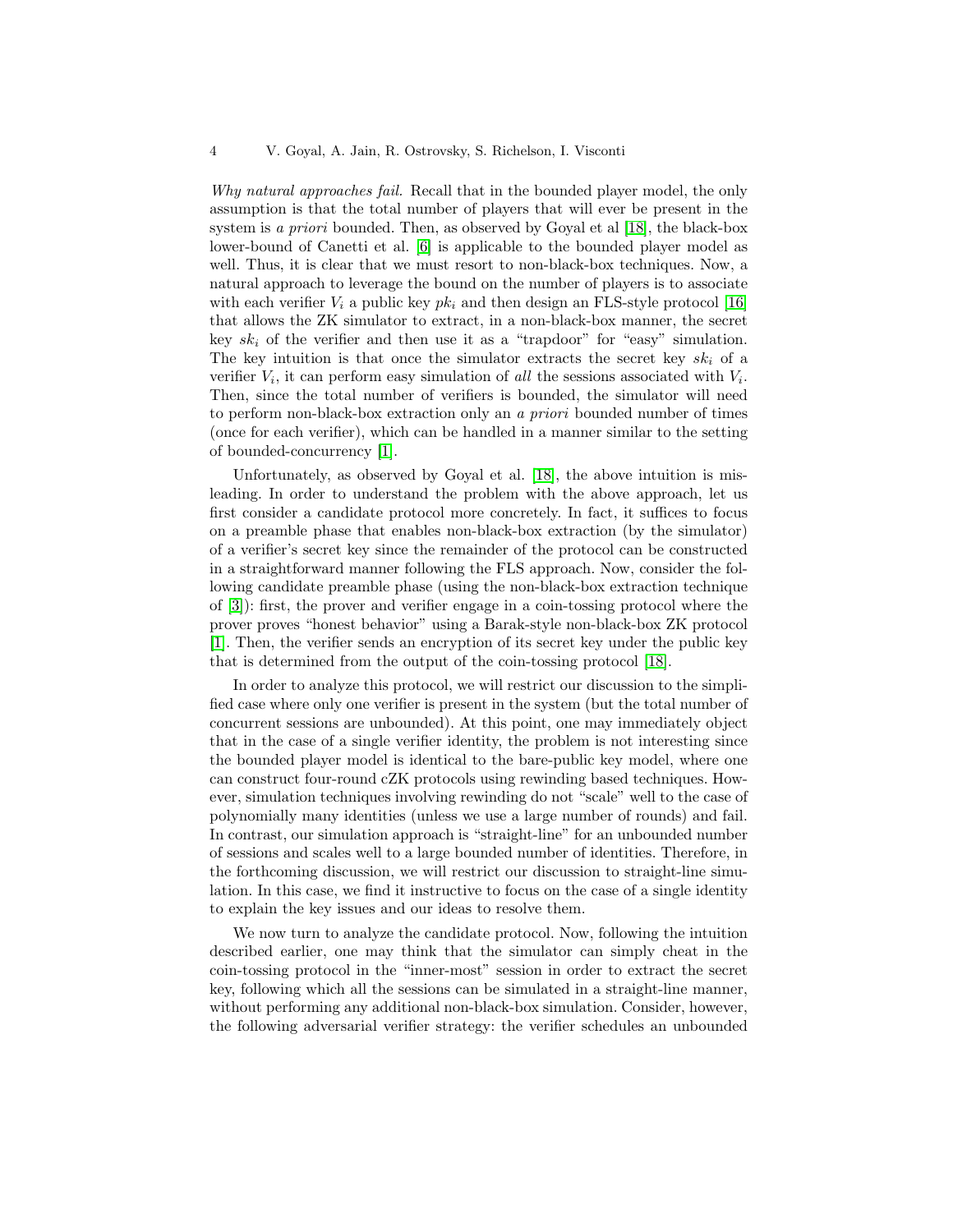number of sessions in such a manner that the coin-tossing protocols in all of these sessions are executed in a "nested" manner. Furthermore, the verifier sends the ciphertext (containing its secret key) in each session only after all the coin-tossing protocols across all sessions are completed. Note that in such a scenario, the simulator would be forced to perform non-black-box simulation in an unbounded number of sessions. Unfortunately, this is a non-trivial problem that we do not know how to solve.

The approach of Goyal et al. [\[18\]](#page-18-0). In an effort to bypass the above problem, Goyal et al. use multiple  $(\omega(1))$ , to be precise) preamble phases (instead of only one), such that the simulator is required to "cheat" in only one of these preambles. This, however, immediately raises a question: in which of the  $\omega(1)$  preambles should the simulator cheat? This is a delicate question since if, for example, we let the simulator pick one of preambles uniformly at random, then with non-negligible probability, the simulator will end up choosing the first preamble phase. In this case, the adversary can simply perform the same attack as it did earlier playing only the first preamble phase, but for many different sessions so that the simulator will still have to cheat in many of them. Indeed, it would seem that any randomized oblivious simulation strategy can be attacked in a similar manner by simply identifying the first preamble phase where the simulator would cheat with a non-negligible probability.

The main idea in [\[18\]](#page-18-0) is to use a specific probability distribution such that the simulator cheats in the first preamble phase with only negligible probability, while the probability of cheating in the later preambles increases gradually such that the "overall" probability of cheating is 1 (as required). Further, the distribution is such that the probability of cheating in the  $i<sup>th</sup>$  preamble is less than a fixed polynomial factor of the total probability of cheating in one of the previous  $i - 1$  blocks. This allows them (by a careful choice of parameters) to ensure that the probability of the simulator failing in more than a given polynomially bounded number of sessions w.r.t. any given verifier is negligible (and then rely on the techniques from the bounded-concurrency model [\[1\]](#page-17-1) to handle the bounded number of non-black-box simulations).

Our Construction. The techniques used in our work are quite different and unrelated to the techniques in the work of Goyal et al. [\[18\]](#page-18-0). As illustrated in the discussion above, the key issue is the following. Say that a slot of the protocol completes. Then, the simulator starts the non-black-box simulation and computes the first "heavy" universal argument message, and, sends it across. However, before the simulator can finish this simulation successfully (and somehow learn a trapdoor from the verifier which can then be used to complete other sessions without non-black-box simulation), the verifier switches to another session. Then, in order to proceed, the simulator would have to perform non-black-box simulation and the heavy computation again (resulting in the number of sessions where non-black-box simulation is performed becoming unbounded). So overall, the problem is the "delay" between the heavy computation, and, the point at which the simulator extracts the verifier trapdoor (which can then be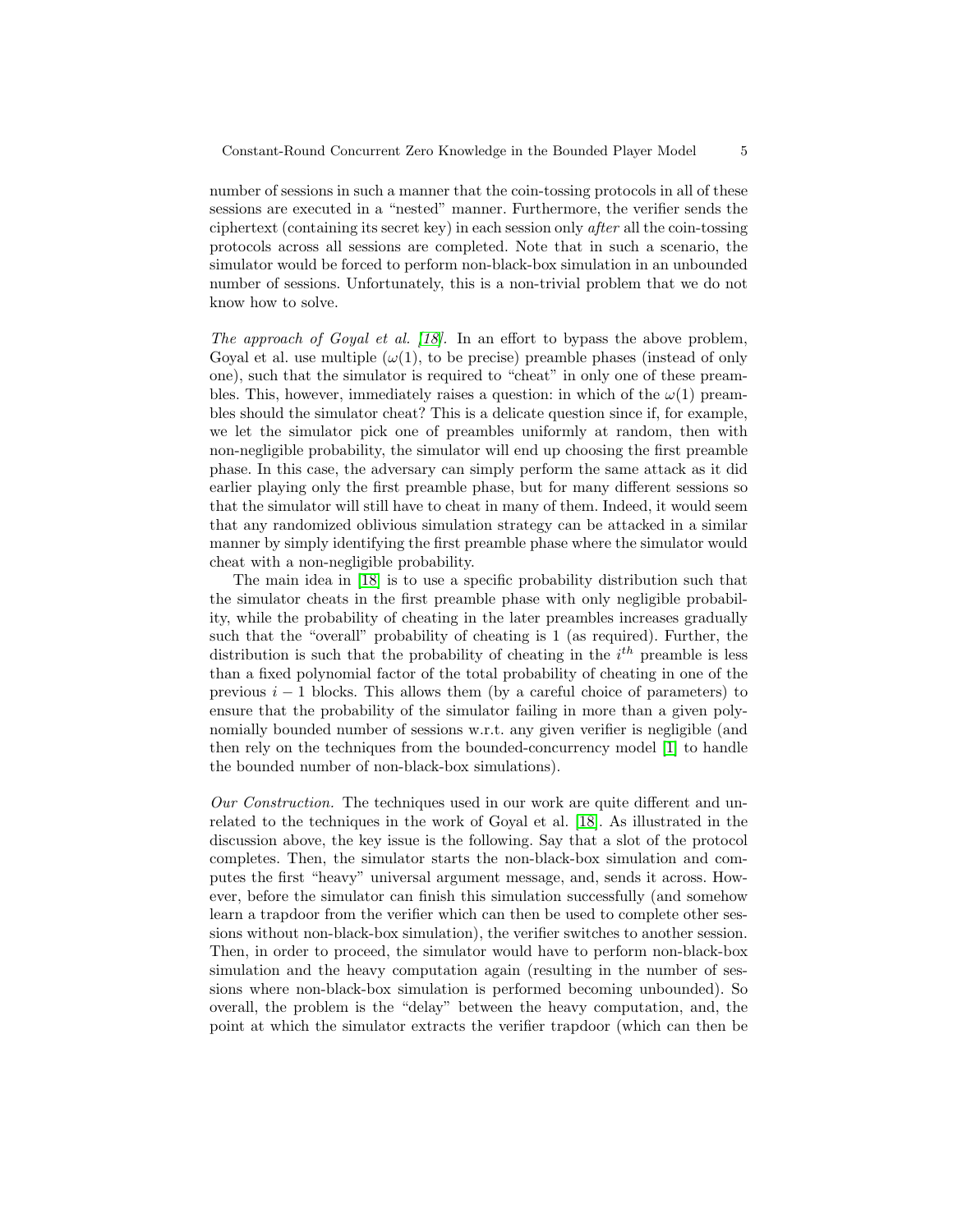used to quickly pass through other sessions with this particular verifier without any heavy computation or non-black-box simulation).

Our basic approach is to "construct the trapdoor slowly as we go along": have any heavy computation done in any session (with this verifier) contribute to the construction of a trapdoor which can then be used to quickly pass through other sessions. To illustrate our idea, we shall focus on the case of a single verifier as before. The description below is slightly oversimplified for the sake of readability.

To start with, in the very first session, the verifier is supposed to choose a key pair of a signature scheme (this key pair remains the same across all sessions involving this verifier). As in Barak's protocol [\[1\]](#page-17-1), we will just have a single slot followed by a universal argument (UA). However, now once a slot is complete, the verifier is required to immediately send a signature<sup>[7](#page-5-0)</sup> on the transcript of the slot (i.e., on the prover commitment, and, the verifier random string) to the prover. This slot now constitutes a "hard statement" certified by the verifier: it could be used by the prover in any session (with this verifier). If the prover could prove that he has a signed slot such that the machine committed to in this slot could output the verifier random string in this slot, the verifier would be instructed to accept. Thus, the simulator would now simply take the first slot that completes (across all sessions), and, would prove the resulting "hard statement" in the universal arguments of all the sessions. This would allow him to presumably compute the required PCP only once and use it across all sessions. Are we done? Turns out that the answer is no.

Even if the prover is executing the UA corresponding to the same slot (on which he has obtained a signature) in every session, because of the interactive nature of UAs, the (heavy) computation the prover does in a session cannot be entirely used in another session. This is because the challenge of the verifier would be different in different sessions. To solve this problem and continue the construction of a single trapdoor (useful across all sessions), we apply our basic idea one more time. The prover computes and sends the first UA message. The verifier is required to respond with a random challenge and a signature on the UA transcript so far. The prover can compute the final UA message, and, the construction of the trapdoor is complete: the trapdoor constitutes of a signed slot, an accepting UA transcript (proving that the machine committed to in the slot indeed outputs the random string in that slot), and, a signature on the first two UA messages (proving that the challenge was indeed generated by the verifier after getting the first UA message). To summarize, the simulator would use the following two sessions for the construction of the trapdoor: the first session where a slot completes, and, the first session where the verifier sends the UA random challenge.

The above idea indeed is oversimplified and ignores several problems. Firstly, since an honest prover executes each concurrent session oblivious of others, any correlations in the prover messages across different sessions (in particular, send-

<span id="page-5-0"></span><sup>7</sup> Signatures of committed messages computed by a verifier where previously used in [\[12\]](#page-18-10) to allow the simulator to get through rewindings one more signature in order to cheat in the main thread. Here instead we insist with straight-line simulation.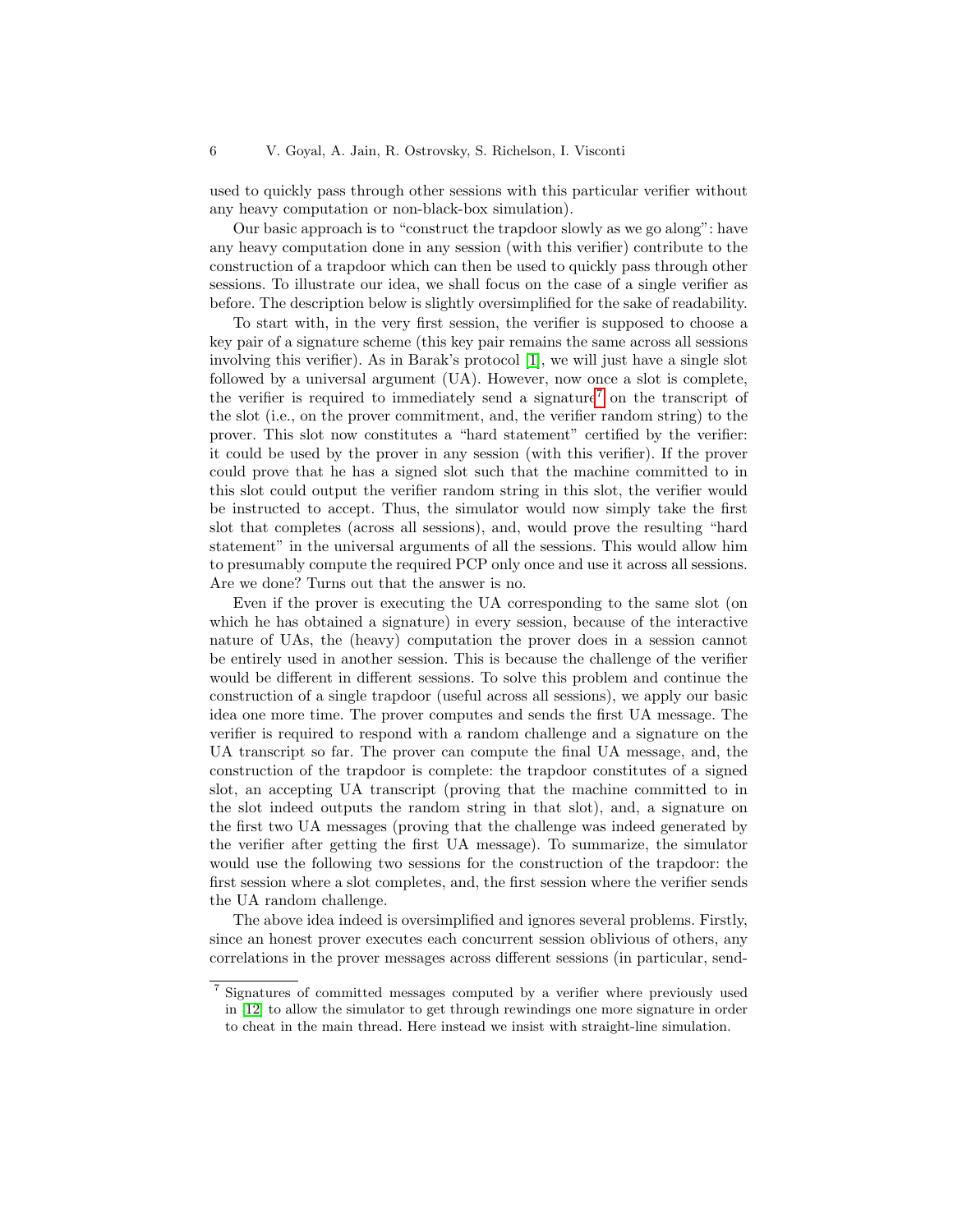ing the same UA first message) would lead to the simulated transcript being distinguishable from the real one. Furthermore, the prover could be proving a different overall statement to the verifier in every session (and hence even a UA first message cannot be reused across different sessions). The detailed description of our construction is given in Section [3.](#page-9-0)

#### 1.2 Related Work

Bare public key and other related models. The bare public key model was proposed in [\[5\]](#page-17-2) where, before any interaction starts, every player is required to declare a public key and store it in a public file (which never changes once the sessions start). In this model it is known how to obtain constant-round concurrent zero knowledge with concurrent soundness under standard assumptions [\[13](#page-18-11)[,35,](#page-19-3)[36,](#page-19-4)[34\]](#page-19-5). This model has also been used for constant-round concurrent non-malleable zero knowledge [\[25\]](#page-18-12) and various constant-round resettable and simultaneously resettable protocols  $[22,39,11,9,10,38,37,7]$  $[22,39,11,9,10,38,37,7]$  $[22,39,11,9,10,38,37,7]$  $[22,39,11,9,10,38,37,7]$  $[22,39,11,9,10,38,37,7]$  $[22,39,11,9,10,38,37,7]$  $[22,39,11,9,10,38,37,7]$  $[22,39,11,9,10,38,37,7]$ .

As discussed in [\[18\]](#page-18-0), the crucial restriction of the BPK model is that all players who wish to ever participate in protocol executions must be fixed during the preprocessing phase, and new players cannot be added "on-the-fly" during the proof phase. We do not make such a restriction in our work and, despite superficial resemblance, the techniques useful in constructing secure protocols in the BPK model have limited relevance in our setting. In particular, constant round cZK is known to exist in the BPK model using only black-box simulation, while in our setting, non-black-box techniques are necessary to achieve sublogarithmic-round cZK.

In light of the above discussion, since the very premise of the BPK model (that all players are fixed ahead of time and declare a key) does not hold in the bounded player model, we believe that the bounded player model is much closer in spirit (as well as technically) to the bounded concurrency model of Barak. The bounded player model is a strict generalization of the bounded concurrency model. Thus, our constant-round construction is the first strict improvement to Barak's bounded concurrent ZK protocol. We stress that we improve the achieved security under concurrent composition, still under standard assumptions and without introducing any setup/weakness. Summing up, ours is a construction which is the closest known to achieving constant-round concurrent zero knowledge in the plain model.

Round efficient concurrent zero-knowledge is known in a number of other models as well (which do not seem to be directly relevant to our setting) such as the common-reference string model, the super-polynomial simulation model, etc. We refer the reader to [\[18\]](#page-18-0) for a more detailed discussion.

# 2 Preliminaries and Definitions

Notation. We will use the symbol "||" to denote the concatenation of two strings appearing respectively before and after the symbol.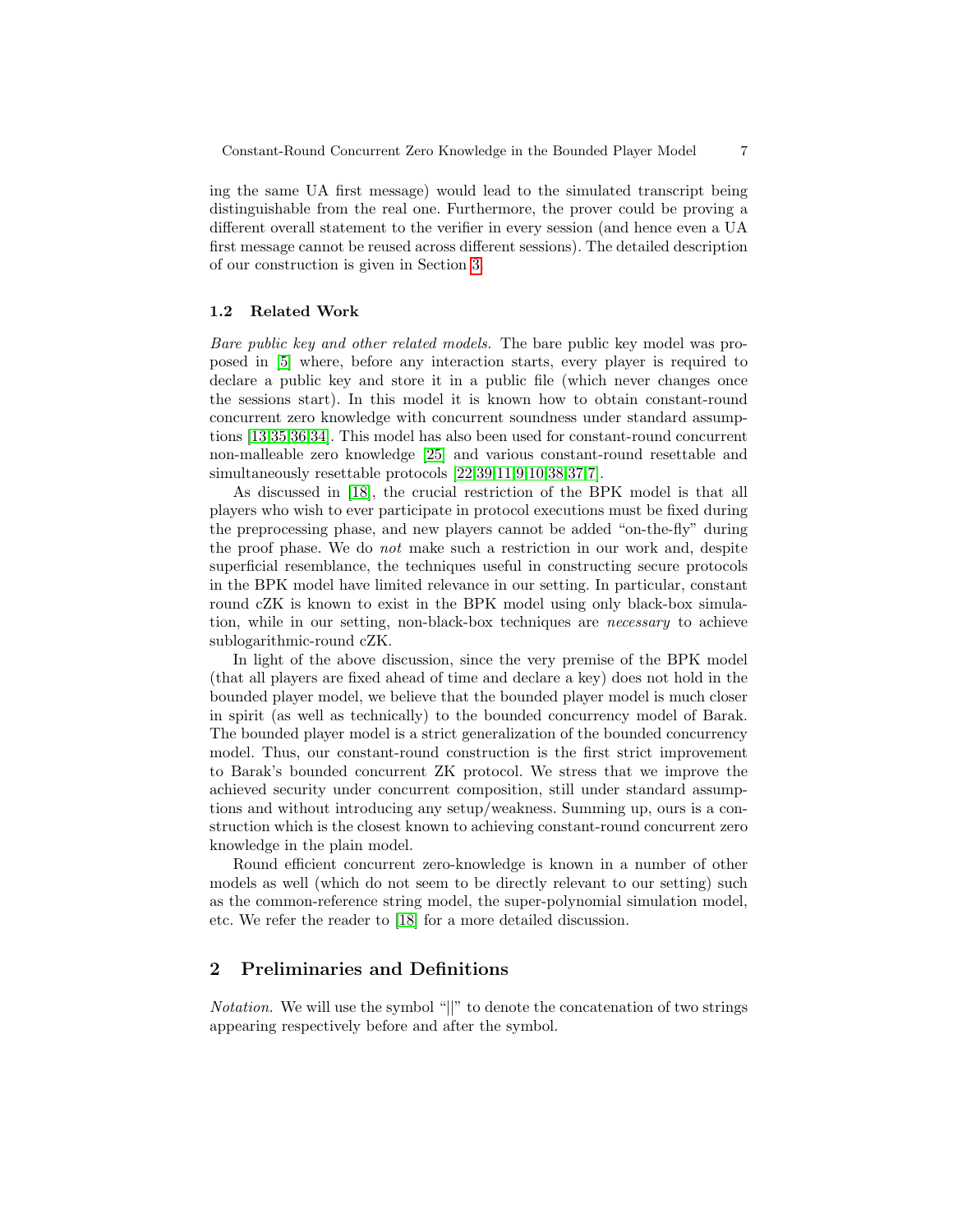8 V. Goyal, A. Jain, R. Ostrovsky, S. Richelson, I. Visconti

#### 2.1 Bounded Player Model

We first recall the *bounded player model* for concurrent security, as introduced in [\[18\]](#page-18-0). In the bounded player model, there is an a-priori (polynomial) upper bound on the total number of player that will ever be present in the system. Specifically, let  $n$  denote the security parameter. Then, we consider an upper bound  $N = \text{poly}(n)$  on the total number of players that can engage in concurrent executions of a protocol at any time. We assume that each player  $P_i$  ( $i \in N$ ) has an associated unique identity  $\mathsf{id}_i$ , and that there is an established mechanism to enforce that party  $P_i$  uses the same identity  $\mathsf{id}_i$  in each protocol execution that it participates in. Note, however, that such identities do not have to be established in advance. In particular, new players can join the system with their own (new) identities, as long as the number of players does not exceed  $N$ . We stress that there is not bound on the number of protocol executions that can be started by each party.

The bounded player model is formalized by means of a functionality  $F_{\mathsf{bp}}^N$ that registers the identities of the player in the system. Specifically, a player  $P_i$  that wishes to participate in protocol executions can, at any time, register an identity  $\mathsf{id}_i$  with the functionality  $F^N_{\mathsf{bp}}$ . The registration functionality does not perform any checks on the identities that are registered, except that each party  $P_i$  can register at most one identity  $\mathsf{id}_i$ , and that the total number of identity registrations are bounded by N. In other words,  $F_{\mathsf{bp}}^N$  refuses to register any new identities once N number of identities have already been registered. The functionality  $F_{\mathsf{bp}}^N$  is formally defined in Figure [1.](#page-7-0)

# $\rm Functionality\,\, \it{F}_{bp}^N$

 $F_{\mathsf{bp}}^N$  initializes a variable *count* to 0 and proceeds as follows.

- Register commands: Upon receiving a message (register,  $sid_i$ , id<sub>i</sub>) from some party  $P_i$ , the functionality checks that no pair  $(P_i, id'_i)$  is already recorded and that count  $\lt N$ . If this is the case, it records the pair  $(P_i, id_i)$  and sets count =  $count + 1$ . Otherwise, it ignores the received message.
- **Retrieve commands:** Upon receiving a message (retrieve, sid,  $P_i$ ) from some party  $P_i$  or the adversary A, the functionality checks if some pair  $(P_i, id_i)$  is recorded. If this the case, it sends  $(sid, P_i, id_i)$  to  $P_j$  (or A). Otherwise, it returns  $(sid, P_i, \perp).$

<span id="page-7-0"></span>**Fig. 1.** The Bounded Player Functionality  $F_{\mathsf{bp}}^N$ .

In our constructions we will explicitly work in the setting where the identity of each party is a tuple  $(h, vk)$ , where  $h \leftarrow \mathcal{H}_n$  is a hash function chosen from a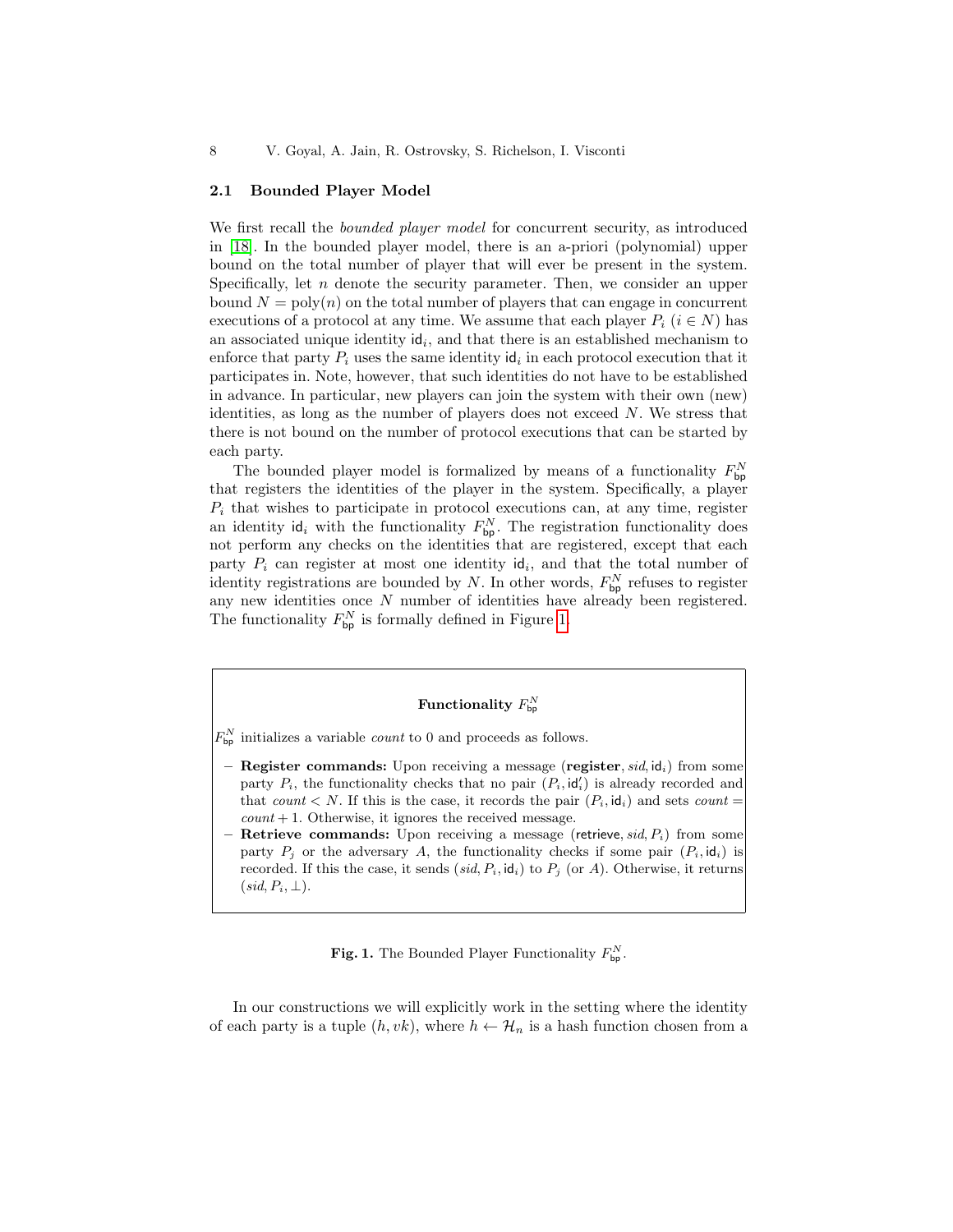family  $\mathcal{H}_n$  of collision resistant hash functions, and vk is a verification key for a signature scheme.

#### 2.2 Concurrent Zero Knowledge in Bounded Player Model

In this section, we formally define concurrent zero knowledge in the bounded player model. The definition given below, is an adaptation of the one of [\[30\]](#page-19-2) to the bounded player model, by also considering non-black-box simulation. Some of the text below is taken verbatim from [\[30\]](#page-19-2).

Let ppt denote probabilistic-polynomial time. Let  $\langle P, V \rangle$  be an interactive argument for a language  $L$ . Consider a concurrent adversarial verifier  $V^*$  that, given input  $x \in L$ , interacts with an unbounded number of independent copies of  $P$  (all on the same common input x and moreover equipped with a proper witness  $w$ ), without any restriction over the scheduling of the messages in the different interactions with  $P$ . In particular,  $V^*$  has control over the scheduling of the messages in these interactions. Further, we say that  $V^*$  is an N-bounded concurrent adversary if it assumes at most N verifier identities during its (unbounded) interactions with  $P.^8$  $P.^8$ 

The transcript of a concurrent interaction consists of the common input  $x$ , followed by the sequence of prover and verifier messages exchanged during the interaction. We denote by  $view_{V^*}^P(x, z, N)$  the random variable describing the content of the random tape of the N-bounded concurrent adversary  $V^*$  with auxiliary input  $z$  and the transcript of the concurrent interaction between  $P$ and  $V^*$  on common input x.

Definition 1 (Concurrent Zero Knowledge in Bounded Player Model). Let  $\langle P, V \rangle$  be an interactive argument system for a language L. We say that  $\langle P, V \rangle$  is concurrent zero-knowledge in the bounded player model if for every  $N$ -bounded concurrent non-uniform PPT adversary  $V^*$ , there exists a PPT algorithm  $S$ , such that the following ensembles are computationally indistinguishable,  ${ \{ \textit{view}_{V^*}^P(x,z,N) \}_{x \in L, z \in \{0,1\}^*} }$  and  ${ \{ \mathcal{S}(x,z,N) \}_{x \in L, z \in \{0,1\}^*} }$ .

As a final note, we remark that following previous work in the BPK model and in the BP model, we will consider the notion of concurrent soundness where the malicious prover is allowed to play any concurrent number of sessions with the same verifier. Indeed, this is notion is strictly stronger than sequential soundness.

### 2.3 Building Blocks

In this section, we discuss the main building blocks that we will use in our cZK construction.

<span id="page-8-0"></span> $8$  Thus,  $V^*$  can open multiple sessions with P for every unique verifier identity.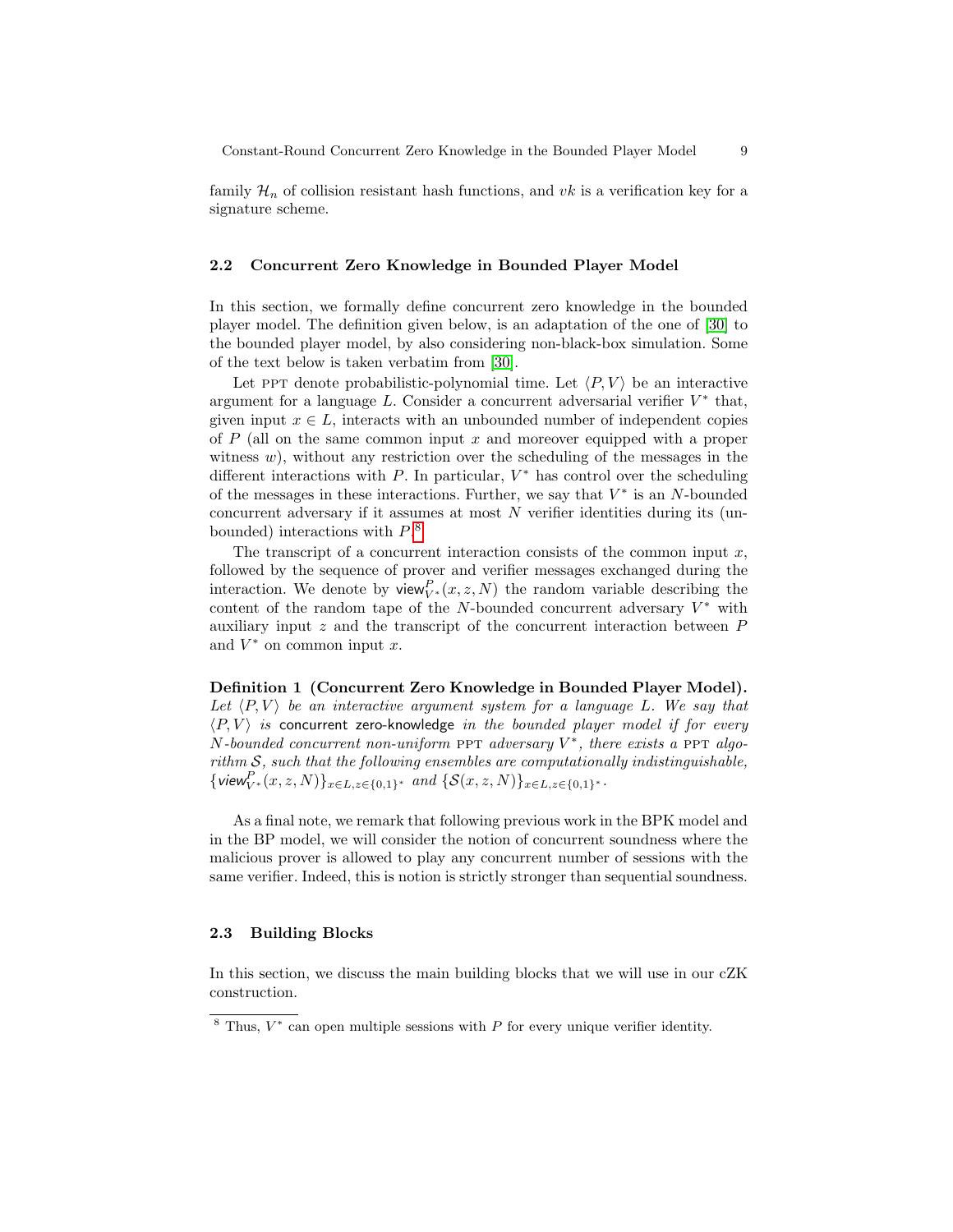Statistically binding commitment schemes. In our constructions, we will make use of a statistically binding string commitment scheme, denoted Com. For simplicity of exposition, we will make the simplifying assumption that Com is a non-interactive perfectly binding commitment scheme. In reality, Com would be taken to be a standard 2-round commitment scheme, e.g. [\[24\]](#page-18-17). Unless stated otherwise, we will simply use the notation  $\text{Com}(x)$  to denote a commitment to a string  $x$ , and assume that the randomness (used to create the commitment) is implicit. We will denote by  $\text{Com}(x; r)$  a commitment to a string x with randomness r.

Witness indistinguishable arguments of knowledge. We will also make use of a witness-indistinguishable proof of knowledge (WIPOK) for all of  $\mathcal{NP}$  in our construction. Such a scheme can be constructed, for example, by parallel repetition of the 3-round Blum's protocol for Graph Hamiltonicity [\[4\]](#page-17-5). We will denote such an argument system by  $\langle P_{\mathsf{W1}}, V_{\mathsf{W1}} \rangle$ .

The universal argument of  $\lbrack 2\rbrack$ . In our construction, we will use the 4-round universal argument system (UA), denoted pUA presented in [\[2\]](#page-17-6) and based on the existence of collision-resistant hash functions. We will assume without loss of generality that the initial commitment of the PCP sent by the prover in the second round also contains a commitment of the statement. We notice that such an argument system is still sound when the prover is required to open the commitment of the statement in the very last round.

Signature schemes. We will use a signature scheme  $(KeyGen, Sign, Verify)$ that is unforgeable against chosen message attacks. Note that such signatures schemes are known based on one way functions [\[32\]](#page-19-9).

# <span id="page-9-0"></span>3 A Constant-Round Protocol

In this section, we describe our constant-round concurrent zero-knowledge protocol in the bounded player model.

Relation R<sub>sim</sub>. We first recall a slight variant of Barak's [\[1\]](#page-17-1) **NTIME** $(T(n))$ relation  $R_{\text{sim}}$ , as used previously in [\[28\]](#page-18-18). Let  $T : \mathbb{N} \to \mathbb{N}$  be a "nice" function that satisfies  $T(n) = n^{\omega(1)}$ . Let  $\{\mathcal{H}_n\}_n$  be a family of collision-resistant hash functions where a function  $h \in \mathcal{H}_n$  maps  $\{0,1\}^*$  to  $\{0,1\}^n$ , and let **Com** be a perfectly binding commitment scheme for strings of length  $n$ , where for any  $\alpha \in \{0,1\}^n$ , the length of  $\mathbf{Com}(\alpha)$  is upper bounded by  $2n$ . The relation  $R_{\text{sim}}$ is described in Figure [2.](#page-10-0)

Remark 1. The relation presented in Figure [2](#page-10-0) is slightly oversimplified and will make Barak's protocol work only when  $\{\mathcal{H}_n\}_n$  is collision-resistant against "slightly" super-polynomial sized circuits. For simplicity of exposition, in this manuscript, we will work with this assumption. We stress, however, that as discussed in prior works [\[2](#page-17-6)[,26](#page-18-19)[,29,](#page-18-20)[28,](#page-18-18)[18\]](#page-18-0), this assumption can be relaxed by using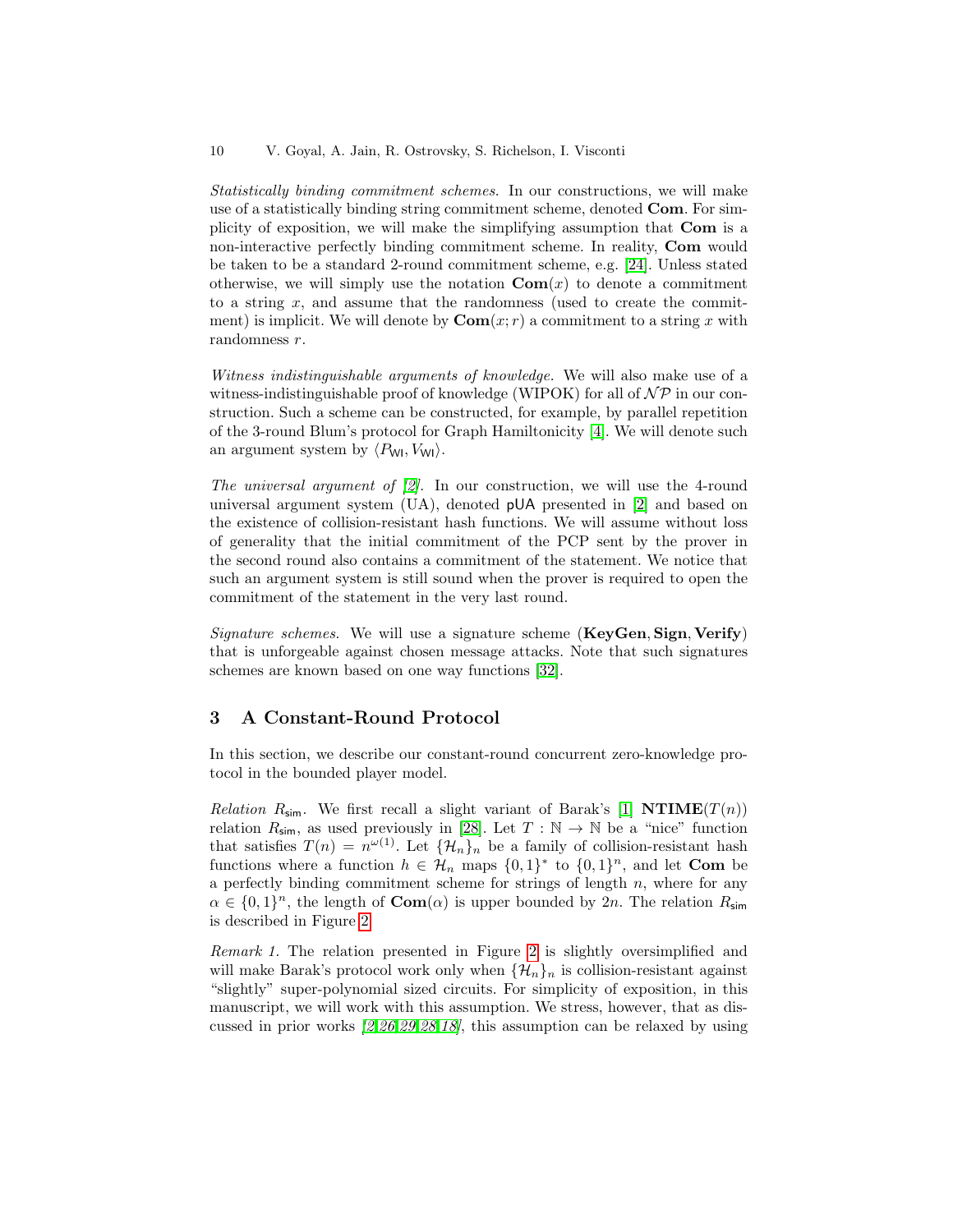**Instance:** A triplet  $\langle h, c, r \rangle \in \mathcal{H}_n \times \{0, 1\}^{n} \times \{0, 1\}^{\text{poly}(n)}$ . **Witness:** A program  $\Pi \in \{0,1\}^*$ , a string  $y \in \{0,1\}^*$  and a string  $s \in \{0,1\}^{\text{poly}(n)}$ . **Relation:**  $R_{\text{sim}}(\langle h, c, r \rangle, \langle H, y, s \rangle) = 1$  if and only if: 1.  $|y| \leq |r| - n$ . 2.  $c = \text{Com}(h(\Pi); s)$ . 3.  $\Pi(y) = r$  within  $T(n)$  steps.

<span id="page-10-0"></span>**Fig. 2.**  $R_{\text{sim}}$  - A variant of Barak's relation [\[28\]](#page-18-18)

a "good" error-correcting code ECC (with constant distance and polynomial-time encoding and decoding procedures), and replacing the condition  $c = \text{Com}(h(\Pi); s)$ with  $c = \text{Com}(\textsf{ECC}(h(\Pi)); s)$ .

Our protocol. We are now ready to present our concurrent zero knowledge protocol, denoted  $\langle P, V \rangle$ . Let P and V denote the prover and verifier respectively. Let N denote the bound on the number of verifiers in the system. In our construction, the identity of a verifier  $V_i$  corresponds to a verification key  $vk_i$  of a secure signature scheme and a hash function  $h_i \in \mathcal{H}_n$  from a family  $\mathcal{H}_n$  of collision-resistant hash functions. Let (KeyGen, Sign, Verify) be a secure signature scheme. Let  $\langle P_{\mathsf{W1}}, V_{\mathsf{W1}} \rangle$  be a witness-indistinguishable argument of knowledge system. Let pUA be the universal argument (UARG) system of [\[2\]](#page-17-6) that we discussed previously; the transcript is composed by four messages  $(h, \beta, \gamma, \delta)$  where h is a collision-resistant hash function.

The protocol  $\langle P, V \rangle$  is described in Figure [3.](#page-11-0) For our purposes, we set the length parameter  $\ell(N) = N \cdot P(n) + n$ , where  $P(n)$  is a polynomial upper bound on the total length of the prover messages in the UARG pUA plus the output length of a hash function  $h \in \mathcal{H}_n$ . For simplicity we omit some standard checks (e.g., the prover needs to check that  $vk$  and  $h$  are recorded, the prover needs to check that the signatures is valid).

The completeness property of  $\langle P, V \rangle$  follows immediately from the construc-tion. Next, in Section [3.2,](#page-15-0) we prove *concurrent soundness* of  $\langle P, V \rangle$ , i.e., we show that a computationally-bounded adversarial prover who engages in multiple concurrent executions of  $\langle P, V \rangle$  (where the scheduling across the sessions is controlled by the adversary) can not prove a false statement in any of the executions, except with negligible probability. As observed in [\[18\]](#page-18-0), "stand-alone" soundness does not imply concurrent soundness in the bounded player model. Informally speaking, this is because the standard approach of reducing concurrent soundness to stand-alone soundness by "internally" emulating all but one verifier does not work since the verifier's keys are private.<sup>[9](#page-10-1)</sup>

<span id="page-10-1"></span><sup>&</sup>lt;sup>9</sup> Indeed, Micali and Reyzin [\[23\]](#page-18-21) gave concrete counter-examples to show that standalone soundness does not imply concurrent soundness in the bare public key model. It is not difficult to see that their results immediately extend to the bounded player model.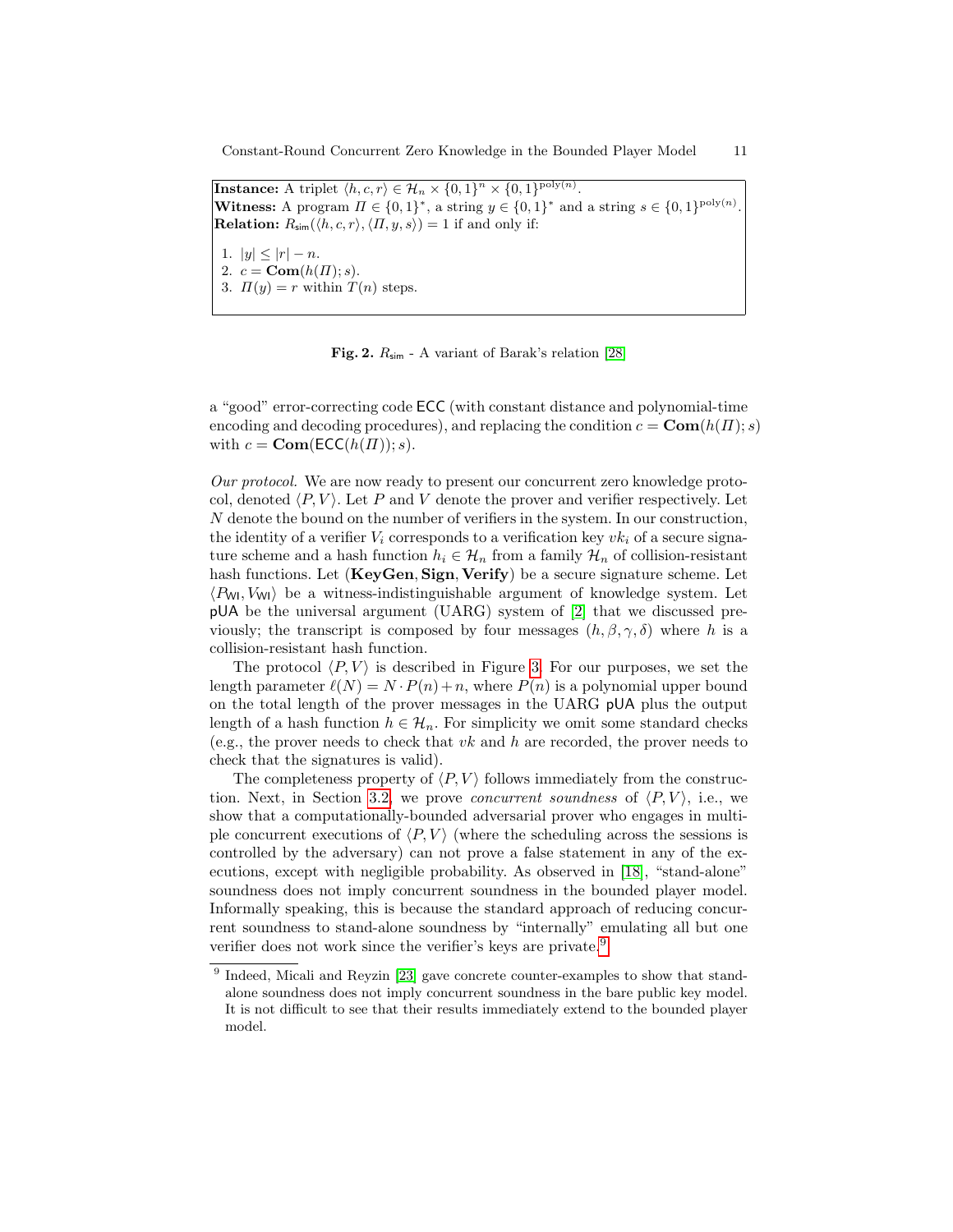**Parameters:** Security parameter n, number of players  $N = N(n)$ , length parameter  $\ell(N).$ Common Input:  $x \in \{0,1\}^{\text{poly}(n)}$ . Private Input to P: A witness w s.t.  $R_L(x, w) = 1$ . **Private Input to** V: A key pair  $(sk, vk) \stackrel{\text{R}}{\leftarrow}$  **KeyGen** $(1^n)$ , and a hash function  $h \stackrel{\text{R}}{\leftarrow} \mathcal{H}_n.$ Stage 1 (Preamble Phase):  $V \rightarrow P$ : Send vk, h.  $P \to V$ : Send  $c = \text{Com}(0^n)$ .  $V \to P$ : Send  $r \stackrel{\text{R}}{\leftarrow} \{0,1\}^{\ell(N)}$ , and  $\sigma = \text{Sign}_{sk}(c||r)$ .  $P \to V$ : Send  $c' = \text{Com}(0^n)$ .  $V \to P$ : Send  $\gamma \stackrel{\text{R}}{\leftarrow} \{0,1\}^n$ , and  $\sigma' = \text{Sign}_{sk}(c'||\gamma)$ . Stage 2 (Proof Phase):  $P \leftrightarrow V$ : An execution of WIPOK  $\langle P_{W1}, V_{W1} \rangle$  to prove the OR of the following statements: 1.  $\exists w \in \{0,1\}^{\text{poly}(|x|)} \text{ s.t. } R_L(x,w) = 1.$ 2.  $\exists \langle c, r, \sigma \rangle$ , and  $\langle \beta, \gamma, \delta, c', t, \sigma' \rangle$  s.t.  $-$  **Verify**<sub>vk</sub> $(c||r; \sigma) = 1$ , and  $-c' = \text{Com}(\beta; t)$ , and  $\text{Verify}_{vk}(c' || \gamma; \sigma') = 1$ , and –  $(h, \beta, \gamma, \delta)$  is an accepting transcript for a UARG pUA proving the following statement:  $\exists \langle \Pi, y, s \rangle$  s.t.  $R_{\text{sim}}(\langle h, c, r \rangle, \langle \Pi, y, s \rangle) = 1.$ 

<span id="page-11-0"></span>

We now turn to prove that protocol  $\langle P, V \rangle$  is concurrent zero-knowledge in the bounded player model.

### 3.1 Proof of Concurrent Zero Knowledge

In this section, we prove that the protocol  $\langle P, V \rangle$  described in Section [3](#page-9-0) is concurrent zero-knowledge in the bounded player model. Towards this end, we will construct a non-black-box (polynomial-time) simulator and then prove that the concurrent adversary's view output by the simulator is indistinguishable from the real view. We start by giving an overview of the proof and then proceed to give details.

Overview. Recall that unlike the bounded concurrency model, the main challenge in the bounded player model is that the total number of sessions that a concurrent verifier may schedule is not a priori bounded. Thus, one can not directly employ Barak's simulation strategy of committing to a machine that takes only a bounded-length input y (smaller than the challenge string r) and outputs the next message of the verifier. Towards this end, the crucial observation in [\[18\]](#page-18-0) is that in the bounded player model, once the simulator is able to "solve" the identity of a specific verifier, then it does not need to be perform any more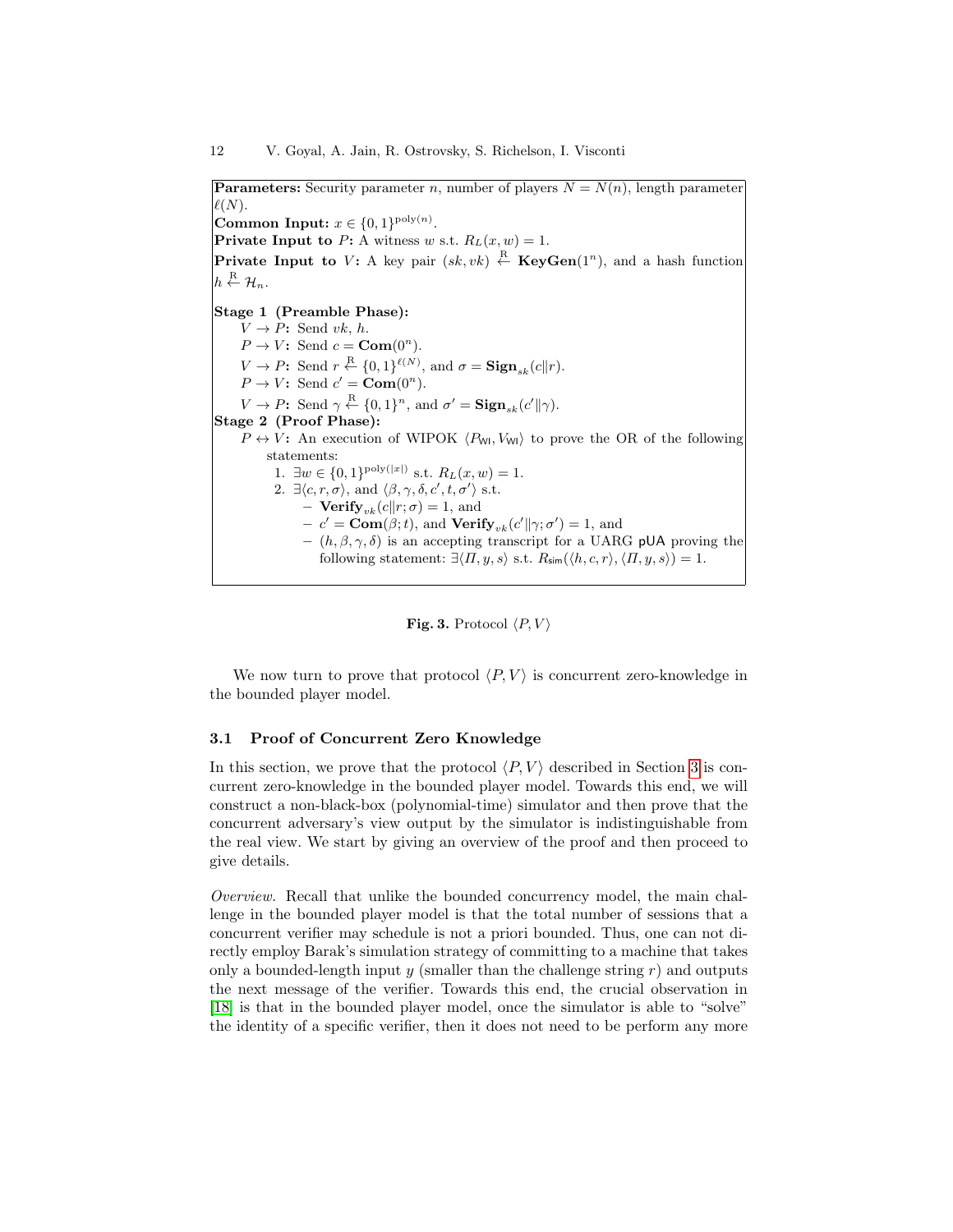"expensive" (Barak-style) non-black-box simulation for that identity. Then, the main challenge remaining is to ensure that the expensive non-black-box simulations that need to be performed before the simulator can solve a particular identity, can be a-priori bounded, regardless of the number of concurrent sessions opened by the verifier. Indeed, [\[18\]](#page-18-0) use a randomized simulation strategy (that crucially relies on a super-constant number of rounds) to achieve this effect.

In our case, we also build on the same set of observations. However, we crucially follow a different strategy to a-priori bound the number of expensive nonblack-box simulations that need to performed in order to solve a given identity. In particular, unlike [\[18\]](#page-18-0), where the "trapdoor" for a given verifier simply corresponds to its secret key, in our case, the trapdoor consists of a signed statement and a corresponding universal argument proof transcript (where the signature is computed by the verifier using the signing key corresponding to its identity). Further, and more crucially, unlike [\[18\]](#page-18-0), where the simulator makes a "disjoint" effort in each session corresponding to a verifier to extract the trapdoor, in our case, the simulator gradually builds the trapdoor by making "joint" effort across the sessions. In fact, our simulator only performs one expensive non-black-box simulation per identity; as such, the a-priori bound on the number of identities immediately yields us the desired effect. Indeed, this is why we can perform concurrent simulation in only a constant number of rounds.

The Simulator. We now proceed to describe our simulator  $S$ . Let N denote the a priori bound on the number of verifiers in the system. Then, the simulator  $S$ interacts with an adversary  $V^* = (V_1^*, \ldots, V_N^*)$  who controls verifiers  $V_1, \ldots, V_N$ .  $V^*$  interacts with  $S$  in  $m$  sessions, and controls the scheduling of the messages. S is given non-black-box access to  $V^*$ .

The simulator S consists of two main subroutines, namely,  $S_{\text{easy}}$  and  $S_{\text{heavy}}$ . As the name suggests, the job of  $S_{\text{heavy}}$  is to perform the "expensive" non-black-box simulation operations, namely, constructing the transcripts of universal arguments, which yield a trapdoor for every verifier  $V_i$ . On the other hand,  $S_{\text{easy}}$ computes the actual (simulated) prover messages in both the preamble phase and the proof phase, by using the trapdoors. We now give more details.

SIMULATOR S. Throughout the simulation, S maintains the following three data structures, each of which is initialized to ⊥:

- 1. a list  $\pi = (\pi_1, \ldots, \pi_N)$ , where each  $\pi_i$  is either  $\perp$  or is computed to be  $h_i(\Pi)$ . Here,  $h_i$  is the hash function corresponding to  $V_i$  and  $\Pi$  is the augmented machine code that is used for non-black-box simulation. We defer the description of  $\Pi$  to below.
- 2. a list trap<sup>heavy</sup> =  $(\text{trap}_1^{\text{heavy}}, \dots, \text{trap}_N^{\text{heavy}})$ , where each trap<sup>heavy</sup> corresponds to a tuple  $\langle h_i, c, r, \Pi, y, s \rangle$  s.t.  $R_{\mathsf{sim}}(\langle h_i, c, r \rangle, \langle \Pi, y, s \rangle) = 1$ .
- 3. a list trap<sup>easy</sup> = (trap<sup>easy</sup>,...,trap<sup>easy</sup>), where each trap<sup>easy</sup> corresponds to a tuple  $\langle c, r, \sigma, \beta, \gamma, \delta, c', t, \sigma' \rangle$  s.t.
	- $-$  **Verify**<sub>vk<sub>i</sub></sub> $(c||r; \sigma) = 1$ , and
	- $-c' = \text{Com}(\beta; t)$ , and  $\text{Verify}_{vk_i}(c' || \gamma; \sigma') = 1$ , and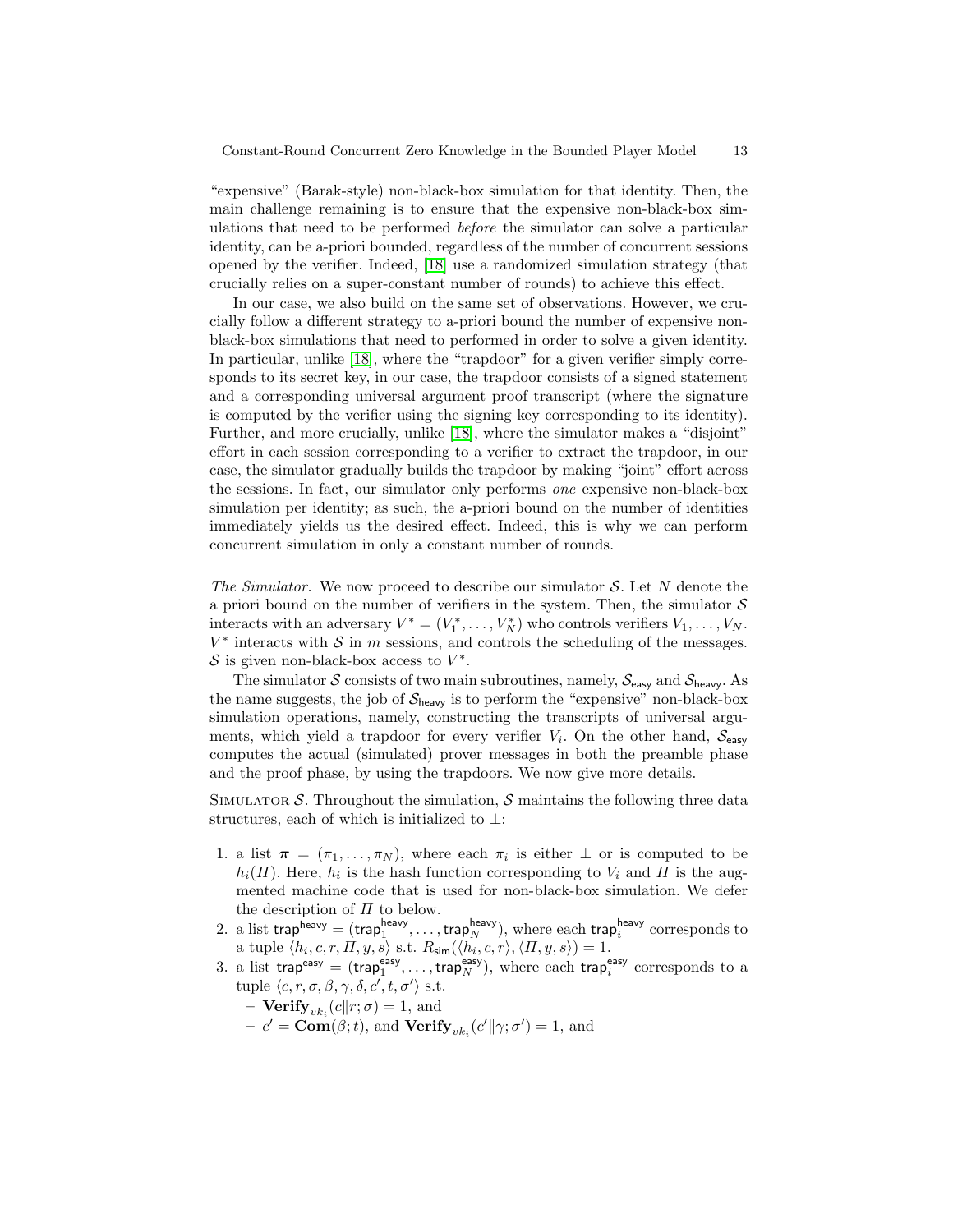- 14 V. Goyal, A. Jain, R. Ostrovsky, S. Richelson, I. Visconti
	- $(h_i, \beta, \gamma, \delta)$  is an accepting transcript for a UARG pUA proving the following statement:  $\exists \langle \Pi, y, s \rangle$  s.t.  $R_{\sf sim}(\langle h_i, c, r \rangle, \langle \Pi, y, s \rangle) = 1$ .

Augmented machine  $\Pi$ . The augmented machine code  $\Pi$  simply consists of the code of the adversarial verifier  $V^*$  and the code of the subroutine  $\mathcal{S}_{\text{easy}}$  (with a sufficiently long random tape hardwired, to compute the prover messages in each session), i.e.,  $\Pi = (V^*, \mathcal{S}_{\text{easy}})$ . The input y to the machine  $\Pi$  consists of the lists  $\pi$  and trapeasy, i.e.,  $y = (\pi, \text{trap}^{\text{easy}})$ . Note that it follows from the description that  $|y| \leq \ell(N) - n$ .

We now describe the subroutines  $S_{\text{easy}}$  and  $S_{\text{heavy}}$ , and then proceed to give a formal description of S. For simplicity of exposition, in the discussion below, we assume that the verifier sends the first message in the WIPOK  $\langle P_{\text{WI}}, V_{\text{WI}} \rangle$ .

ALGORITHM  $\mathcal{S}_{\sf easy}(i, \mathsf{msg}_j^V, \pi, \mathsf{trap}^{\sf easy}; z)$ . The algorithm  $\mathcal{S}_{\sf easy}$  prepares the (simulated) messages of the prover  $P$  in the protocol. More specifically, when executed with input  $(i, \mathsf{msg}_j^V, \pi, \mathsf{trap}^{\mathsf{easy}}; z)$ ,  $\mathcal{S}_{\mathsf{easy}}$  does the following:

- 1. If  $\mathsf{msg}_j^V$  is the first verifier message of the preamble phase from  $V_i$  in a session, then  $\tilde{S}_{\text{easy}}$  parses  $\pi$  as  $\pi_1, \ldots, \pi_N$ . It computes and outputs  $c = \text{Com}(\pi_i; z)$ .
- 2. If msg<sub>j</sub> is the second verifier message of the preamble phase from  $\dot{V}_i$  in a session, then  $\mathcal{S}_{\text{easy}}$  computes and outputs  $c = \text{Com}(\beta; z)$ , where  $\beta$  is the corresponding (i.e., fourth) entry in  $\text{trap}^{\text{easy}}_i \in \text{trap}^{\text{easy}}$ .
- 3. If msg<sub>j</sub> is a verifier message of the WIPOK from  $V_i$  in the proof phase of a session, then if trap<sup>easy</sup> =  $\perp$ , then  $S_{\text{easy}}$  aborts and outputs  $\perp$ , otherwise  $\mathcal{S}_{\text{easy}}$  simply runs the code of the honest  $P_{\text{WI}}$  to compute the response using randomness  $z$  and the trapdoor witness trap<sup>easy</sup>.

ALGORITHM  $S_{\text{heavy}}(i, j, \gamma, \text{trap}^{\text{heavy}})$ . The algorithm  $S_{\text{heavy}}$  simply prepares one UARG transcript for every verifier  $V_i$ , which in turn is used as a trapdoor by the algorithm  $\mathcal{S}_{\text{easy}}$ . More concretely, when executed with input  $(i, j, \gamma, \text{trap}^{\text{heavy}})$ ,  $\mathcal{S}_{\text{heavy}}$  does the following:

- 1. If  $j = 1$ , then  $\mathcal{S}_{\mathsf{heavy}}$  parses the  $i^{th}$  entry trap<sup>heavy</sup> in trap<sup>heavy</sup> as  $(h_i, c, r, \Pi, y, s)$ . It runs the honest prover algorithm  $P_{\text{UA}}$  and computes the first message  $\beta$  of a UARG for the statement:  $\exists \langle \Pi, y, s \rangle$  s.t.  $R_{\sf sim}(\langle h_i, c, r \rangle, \langle \Pi, y, s \rangle) = 1$ .  $\mathcal{S}_{\sf heavy}$ saves its internal state as state<sub>i</sub> and outputs  $\beta$ .<sup>[10](#page-13-0)</sup>
- 2. If  $j = 2$ , then  $S_{\text{heavy}}$  uses state<sub>i</sub> and  $\gamma$  to honestly compute the final prover message  $\delta$  for the UARG with prefix  $(h_i, \beta, \gamma)$ . It outputs  $\delta$ .

ALGORITHM S. Given the above subroutines, the simulator  $S$  works as follows. We assume that every time S updates the lists  $\pi$  and trap<sup>easy</sup>, it also automatically updates the entry corresponding to  $y$  (i.e., the fifth entry) in each  $\mathsf{trap}^\mathsf{heavy}_i \in \mathsf{trap}^\mathsf{heavy}$ . For simplicity of exposition, we do not explicitly mention this below.

Preamble phase:

<span id="page-13-0"></span> $\frac{10}{10}$  For simplicity of exposition, we describe  $S_{\text{heavy}}$  as a stateful algorithm.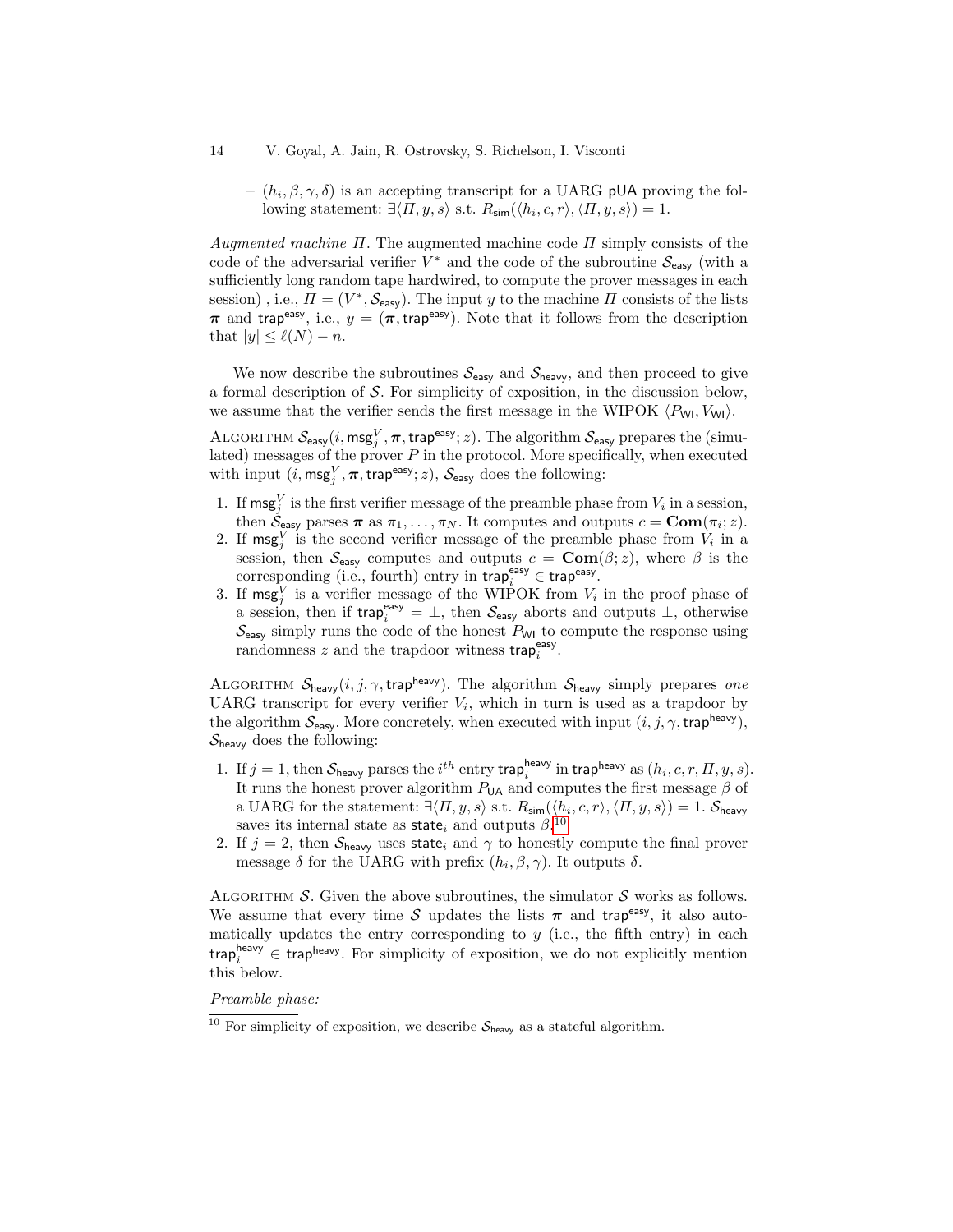- 1. On receiving the first message  $\text{msg}_1^V = (vk_i, h_i)$  from  $V^*$  on behalf of  $V_i$  in the preamble phase of a session, S first checks whether  $\pi_i = \perp$  (where  $\pi_i$  is the *i*<sup>th</sup> entry in the list  $\pi$ ); if the check succeeds, then S updates  $\pi_i = h_i(\Pi)$ . Next,  $S$  samples fresh randomness s from its random tape and runs  $S_{\text{easy}}$  on input  $(i, \text{msg}_1^V, \pi, \text{trap}^{\text{easy}}; s)$ . S sends the output string c from  $\mathcal{S}_{\text{easy}}$  to  $V^*.$ Further, S adds  $(h_i, c, \cdot, \Pi, y, s)$  to trap<sup>heavy</sup> and  $(c, \cdot, \cdot, \cdot, \cdot, \cdot, \cdot, \cdot, \cdot)$  to trap<sup>easy</sup>.
- 2. On receiving the second message message  $\mathsf{msg}_2^V = (r, \sigma)$  from  $V^*$  on behalf of  $V_i$  in the preamble phase of a session,  $S$  first verifies the validity of the signature  $\sigma$  w.r.t.  $vk_i$ . If the check fails,  $\mathcal S$  considers this session aborted (as the prover would do) and ignores any additional message for this session. Otherwise, S checks whether the entries corresponding to r and  $\sigma$  (i.e., 2nd) and 3rd entries) in trap<sup>easy</sup> are  $\perp$ . If the check succeeds, then:
	- $\sim$  S sets r as 3rd entry of trap<sup>heavy</sup> and  $r, \sigma$  as second and third entries of  ${\sf trap}_i^{{\sf easy}}.$
	- Further, S runs  $S_{\text{heavy}}$  on input<sup>[11](#page-14-0)</sup> (i, 1,  $\perp$ , trap<sup>heavy</sup>) to compute the message  $\beta$  of a UARG for the statement:  $\exists \langle \Pi, y, s \rangle$  s.t.  $R_{\mathsf{sim}}(\langle h_i, c, r \rangle, \langle \Pi, y, s \rangle) =$ 1. Here  $h_i, c, r, \Pi, y, s$  are such that  $\text{trap}_i^{\text{heavy}} = \langle h_i, c, r, \Pi, y, s \rangle$ .

- On receiving the output message  $\beta$ , S sets to  $\beta$  the fourth slot of trap<sup>easy</sup>. Next,  $\mathcal S$  samples fresh randomness  $t$  and runs  $\mathcal S_\mathsf{easy}$  on input  $(i, \mathsf{msg}_2^V, \pi, \mathsf{trap}^\mathsf{easy}; t)$ . On receiving the output string c' from  $\mathcal{S}_{\text{easy}}, \mathcal{S}$  forwards it to  $V^*$ . Further,  $\mathcal{S}$ sets to  $(c', t)$  the 7th and 8th slot of trapeasy.

- 3. Finally, on receiving the last message  $\mathsf{msg}_{\mathsf{fin}}^V = (\gamma, \sigma')$  from  $V^*$  on behalf of  $V_i$  in the preamble phase of a session,  $S$  first verifies the validity of the signature  $\sigma'$  w.r.t.  $vk_i$ . If the check fails, S considers this session aborted (as the prover would do) and ignores any additional message for this session. Otherwise,  $\mathcal S$  checks whether the entries corresponding to  $\gamma$  and  $\sigma'$  in trap<sup>easy</sup> are  $\perp$ . If the check succeeds, then:
	- S sets to  $\gamma$  and  $\sigma'$  the 5th and 9th slot of trap<sup>easy</sup>.
	- Further, S runs  $S_{\text{heavy}}$  on input  $(i, 2, \gamma, \text{trap}^{\text{heavy}})$  to compute the final prover message  $\delta$  of the UARG with prefix  $(h_i, \beta, \gamma)$ , where  $(\beta, \gamma)$  are the corresponding entries in  $\text{trap}_i^{\text{easy}}$ .
	- On receiving the output message  $\delta$ , S sets to  $\delta$  the 6th slot of trap<sup>easy</sup>.

*Proof phase:* On receiving any message  $\text{msg}_j^V$  from  $V^*$  on behalf of  $V_i$ , S runs  $\mathcal{S}_\mathsf{easy}$  on input  $(i, \mathsf{msg}_j^V, \bm{\pi}, \mathsf{trap}^\mathsf{easy})$  and fresh randomness.  $\mathcal S$  forwards the output message of  $\mathcal{S}_{\text{easy}}$  to  $\check{V}^*$ .

This completes the description of S and the subroutines  $S_{\text{easy}}$ ,  $S_{\text{heavy}}$ . It follows immediately from the above description that  $S$  runs in polynomial time and outputs  $\perp$  with probability negligibly close to an honest prover.

We now show through a series of hybrid experiments the simulator's output is computationally indistinguishable from the output of the adversary when interacting with honest provers. Our hybrid experiments will be  $H_i$  for  $i = 0, \ldots, 3$ . We write  $H_i \approx H_j$  if no  $V^*$  can distinguish (except with negligible probability) between its interaction with  $H_i$  and  $H_j$ .

<span id="page-14-0"></span><sup>&</sup>lt;sup>11</sup> For simplicity of exposition, we assume that randomness is hardwired in  $\mathcal{S}^{\text{heavy}}$  and do not mention it explicitly.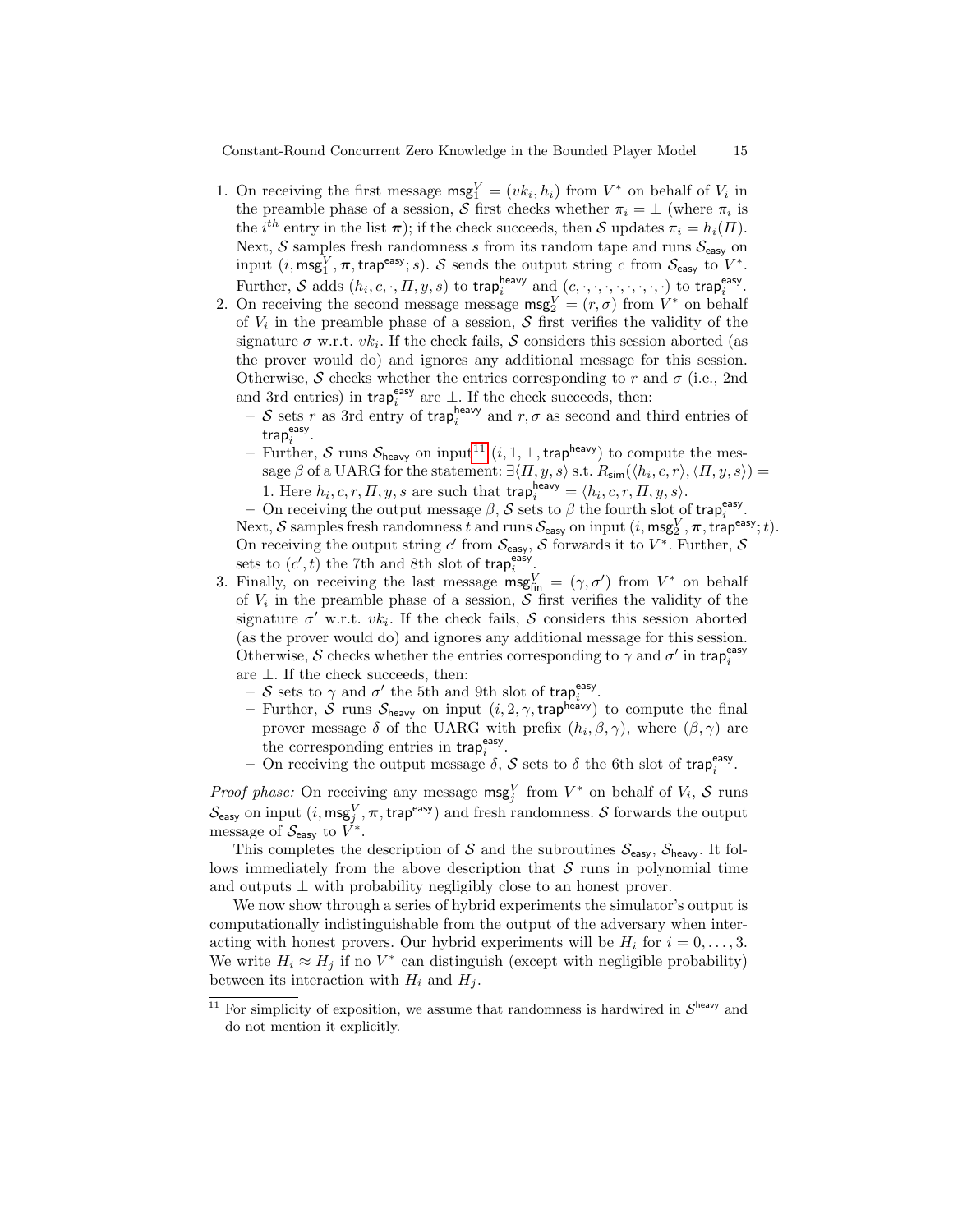*Hybrid*  $H_0$ . Experiment  $H_0$  corresponds to the honest prover. That is, in every session  $j \in [m]$ ,  $H_0$  sends c and c' as commitments to the all zeros string in the preamble phase. We provide  $H_0$  with a witness that  $x \in L$  which it uses to complete the both executions of the WIPOK  $\langle P_{\mathsf{W}\mathsf{I}}, V_{\mathsf{W}\mathsf{I}} \rangle$  played in each session.

Hybrid  $H_1$ . Experiment  $H_1$  is similar to  $H_0$ , except the following. For every  $i \in [N]$ , for every session corresponding to verifier  $V_i$ , the commitment c in the preamble phase is prepared as a commitment to  $\pi_i = h_i(\Pi)$ , where  $h_i$  is the hash function in the identity of  $V_i$  and  $\Pi$  is the augmented machine code as described above.

The computational hiding property of **Com** ensures that  $H_1 \approx H_0$ .

Hybrid  $H_2$ . Experiment  $H_2$  is similar to  $H_1$ , except the following. For every  $i \in [N]$ , for every session corresponding to verifier  $V_i$ , the commitment c' in the preamble phase is prepared as a commitment to the string  $\beta$  with randomness t, where  $\beta$  is the first prover message of a UARG computed by  $S_{\text{heavy}}$ , in the manner as described above.

The computational hiding property of **Com** ensures that  $H_2 \approx H_1$ .

Hybrid  $H_3$ . Experiment  $H_3$  is similar to  $H_2$ , except the following. For every  $i \in [N]$ , for every session corresponding to verifier  $V_i$ , the WIPOK  $\langle P_{\mathsf{W1}}, V_{\mathsf{W1}} \rangle$  in the proof phase is executed using the trapdoor witness  $\text{trap}_i^{\text{easy}},$  in the manner as described above. Note that this is our simulator  $S$ .

The witness indistinguishability property of  $\langle P_{\text{WI}}$ ,  $V_{\text{WI}}$  ensures that  $H_3 \approx H_2$ .

### <span id="page-15-0"></span>3.2 Proof of Concurrent Soundness

Consider the interaction between a cheating  $P^*$  and an honest V. Suppose that  $P^*$  fools V into accepting a false proof in some session with non-negligible probability. We show how to reduce  $P^*$  to an adversary that breaks the security of one of the used ingredients. We will first consider  $P^*$  as a sequential malicious prover. We will discuss the issues deriving from a concurrent attack later.

First of all, notice that by the proof of knowledge property of the second WIPOK, we have that with non-negligible probability, an efficient adversary E can simply run as a honest verifier and extract a witness from that WIPOK of session  $l$  where the false statement is proved. Since the statement is false, the witness extracted will therefore be  $(c, r, \sigma, \beta, \gamma, \delta, c', t, \sigma')$  such that  $\text{Verify}_{vk}(c||r;\sigma) = 1, c' = \text{Com}(\beta; t), \text{ Verify}_{vk}(c'||\gamma;\sigma') = 1, \text{ and } (h, \beta, \gamma, \delta)$ is an accepting transcript for a UARG pUA proving the statement  $\exists \langle \Pi, y, s \rangle$ s.t.  $R_{\text{sim}}(\langle h, c, r \rangle, \langle H, y, s \rangle) = 1$ , and h is the hash function corresponding to the verifier run by  $E$  in session  $l$ .

By the security of the signature scheme, it must be the case that signatures  $\sigma$  and  $\sigma'$  were generated and sent by E during the experiment (the reduction is standard and omitted).

Therefore we have that with non-negligible probability there is a session  $i$ where h and  $\gamma$  were played honestly by E,  $(h, \beta, \gamma, \delta)$  is an accepting transcript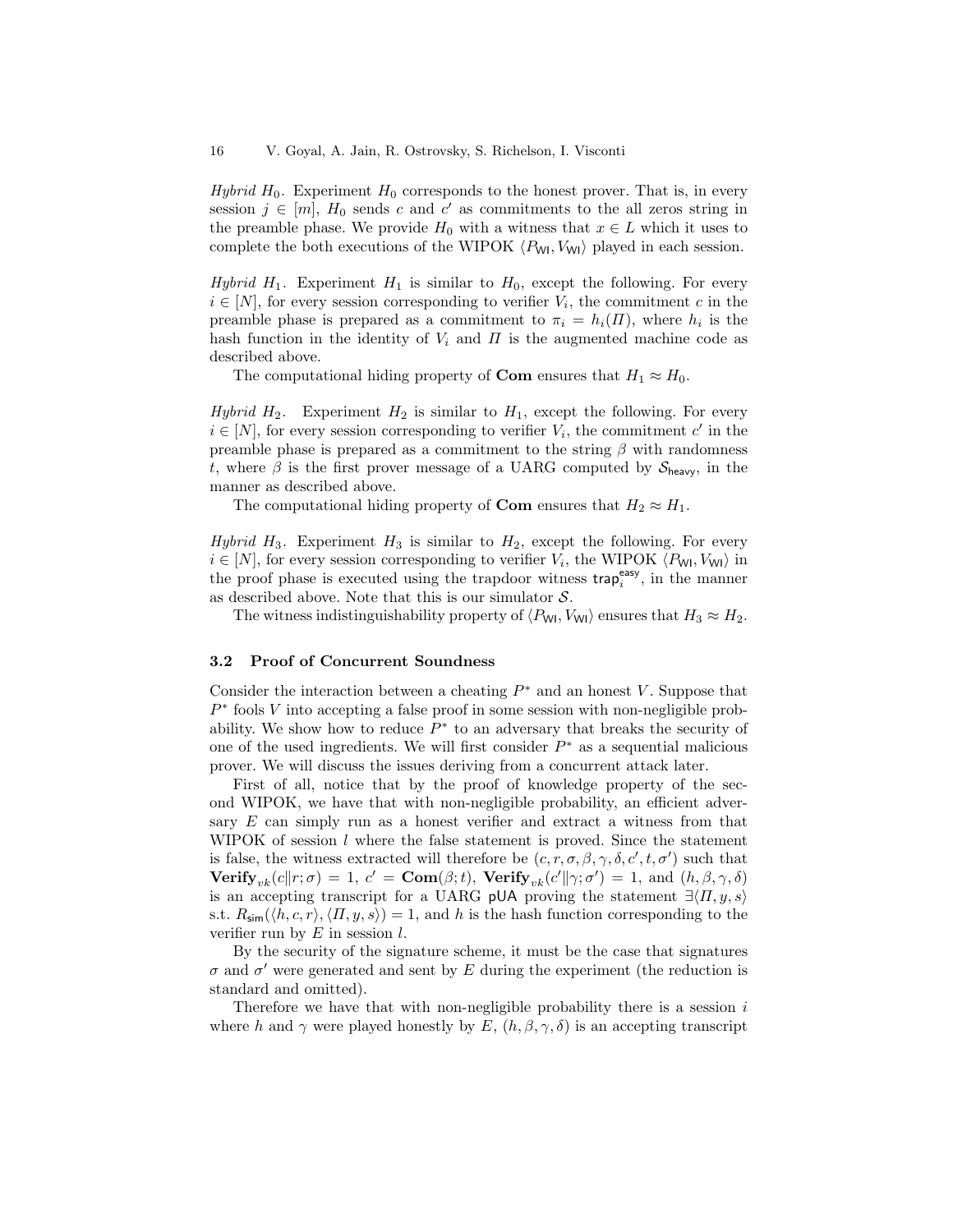for the UARG for  $R_{\text{sim}}(\langle h, c, r \rangle, \langle H, y, s \rangle) = 1$ , and a commitment to  $\beta$  was given before  $\gamma$  was sent. Moreover, there is a session j where c and r were played as commitment and challenge. Remember that the session  $l$  is the one where the false statement is proved.

We can now complete the proof by relying almost verbatim on the same analysis of  $[1,2]$  $[1,2]$ . Indeed, by rewinding the prover and changing the challenge r in session  $j$ , with another random string, we would have an execution identically distributed with respect to the previous one. Therefore it will happen with nonnegligible probability that the prover succeeds in session  $l$ , still relying on the information obtained in sessions i and j. The analysis of  $[1,2]$  $[1,2]$  by relying on the weak proof of knowledge property of the UA, shows that this event can be reduced to finding a collision that contradicts the collision resistance of  $h$ .

We finally discuss the case of a concurrent adversarial prover. Such an attack is played by a prover aiming at obtaining from concurrent sessions some information to be used in the target session where the false theorem must be proved. In previous work in the BPK model and in the BP model this was a major problem because the verifier used to give a proof of knowledge of its secret key, and the malleability of such a proof of knowledge could be exploited by the malicious prover. Our protocol however bypasses this attack because our verifier does not give a proof of knowledge of the secret key of the signature scheme, but only gives signatures of specific messages. Indeed the only point in which the above proof of soundness needs to be upgraded is the claim that by the security of the signature scheme, it must be the case that signatures  $\sigma$  and  $\sigma'$  where generated and sent by E during the experiment. In case of sequential attack, this is true because running the extractor of the WIPOK in session  $l$ does not impact on other sessions since they were played in full either before or after session l. Instead, in case of a concurrent attack, while rewinding the adversarial prover, new sessions could be started and more signatures could be needed. As a result, it could happen that in such new sessions the prover would ask precisely the same signatures that are then extracted from the target session. We can conclude that this does not impact on the proof for the following two reasons. First, in the proof of soundness it does not matter if those signatures appear in the transcript of the attack, or just in the transcript of a rewinded execution. Second, the reduction on the security of the signature scheme works for any polynomial number of signatures asked to the oracle, therefore still holds in case of a concurrent attack. Indeed, the work of  $E$  is performed in polynomial time even when rewinding a concurrent malicious prover, therefore playing in total (i.e., summing sessions in the view of the prover and sessions played during rewinds) a polynomial number of sessions, and therefore asking a polynomial number of signatures only to the signature oracle.

Further details on the proof of soundness. Given a transcript  $(h, UA1, UA2, UA3)$ for the universal argument of [\[2\]](#page-17-6), we stress that soundness still works when the prover sends the statement to the verifier only at the 4th round, opening a commitment played in the second round. The proof of concurrent soundness of our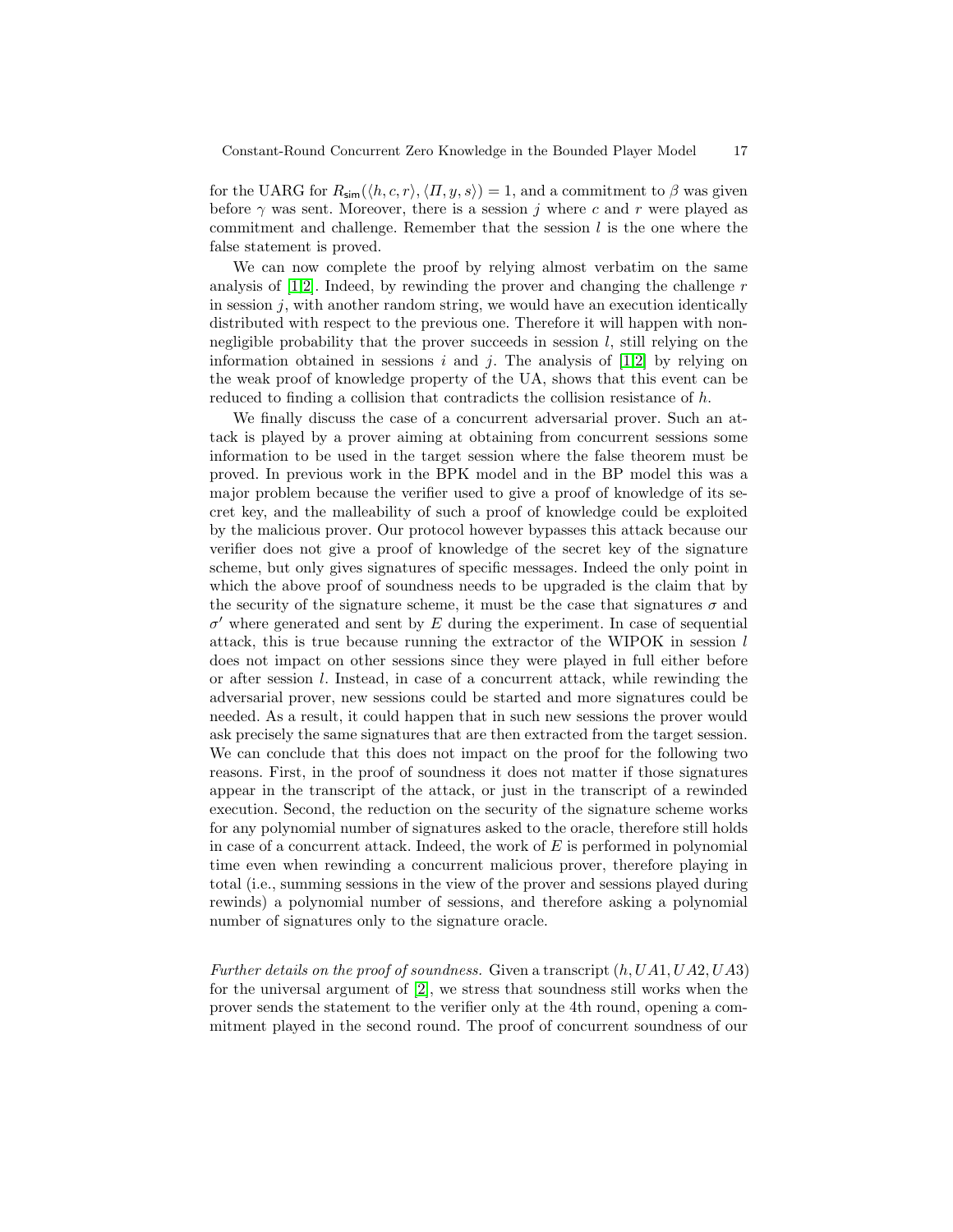protocol goes through a reduction to the soundness of the universal argument of [\[2\]](#page-17-6) and goes as follows.

Let  $P_{ua}^*$  be the adversarial prover that we construct against the universal argument of [\[2\]](#page-17-6), by making use of the adversary  $P^*$  of our protocol. Let  $V_{ua}$  be the honest verifier of the universal argument of [\[2\]](#page-17-6).  $P_{ua}^*$  gets "h" from  $V_{ua}$  and plays it in a random session s of the experiment (it could therefore be played in a rewinding thread) with  $P^*$ . Later on, since by contradiction  $P^*$  is successful, UA messages  $(UA1, UA2, UA3)$  are extracted and with noticeable probability they correspond to session s. Therefore  $P_{ua}^*$  sends  $UA1$  to  $V_{ua}$  and gets back UA2'. Then  $P_{ua}^*$  rewinds P<sup>\*</sup> to the precise point where UA2 was played. Now  $P_{ua}^*$  plays UA2'. Again, later on, since by contradiction  $P^*$  is successful,  $P_{ua}^*$  will again extract from  $P^*$  and with noticeable probability (still because the number of sessions played in the experiment is polynomial), it will get an accepting transcript  $(UA1, UA2', UA3^*)$  for the same statement (this is guaranteed by the security of the signature scheme and the binding of the commitment). Then  $P_{ua}^*$ can send  $U A3^*$  to  $V_{ua}$  therefore proving a false statement.

# 4 Acknowledgments

Work supported in part by NSF grants 0830803, 09165174, 1065276, 1118126 and 1136174, US-Israel BSF grant 2008411, OKAWA Foundation Research Award, IBM Faculty Research Award, Xerox Faculty Research Award, B. John Garrick Foundation Award, Teradata Research Award, MIUR Project PRIN "Gen-Data 2020" and Lockheed-Martin Corporation Research Award. This material is based upon work supported by the Defense Advanced Research Projects Agency through the U.S. Office of Naval Research under Contract N00014−11−1−0392. The views expressed are those of the author and do not reflect the official policy or position of the Department of Defense or the U.S. Government.

## References

- <span id="page-17-1"></span>1. Barak, B.: How to go beyond the black-box simulation barrier. In: FOCS. pp. 106–115 (2001)
- <span id="page-17-6"></span>2. Barak, B., Goldreich, O.: Universal arguments and their applications. In: IEEE Conference on Computational Complexity. pp. 194–203 (2002)
- <span id="page-17-3"></span>3. Barak, B., Lindell, Y.: Strict polynomial-time in simulation and extraction. In: STOC. pp. 484–493 (2002)
- <span id="page-17-5"></span>4. Blum, M.: How to prove a theorem so no one else can claim it. In: Proceedings of the International Congress of Mathematicians. pp. 1444–1451 (1987)
- <span id="page-17-2"></span>5. Canetti, R., Goldreich, O., Goldwasser, S., Micali, S.: Resettable zero-knowledge (extended abstract). In: STOC. pp. 235–244 (2000)
- <span id="page-17-0"></span>6. Canetti, R., Kilian, J., Petrank, E., Rosen, A.: Black-box concurrent zeroknowledge requires  $\stackrel{\sim}{\Omega}$  (log *n*) rounds. In: STOC. pp. 570–579 (2001)
- <span id="page-17-4"></span>7. Cho, C., Ostrovsky, R., Scafuro, A., Visconti, I.: Simultaneously resettable arguments of knowledge. In: TCC. Lecture Notes in Computer Science, Springer-Verlag (2012)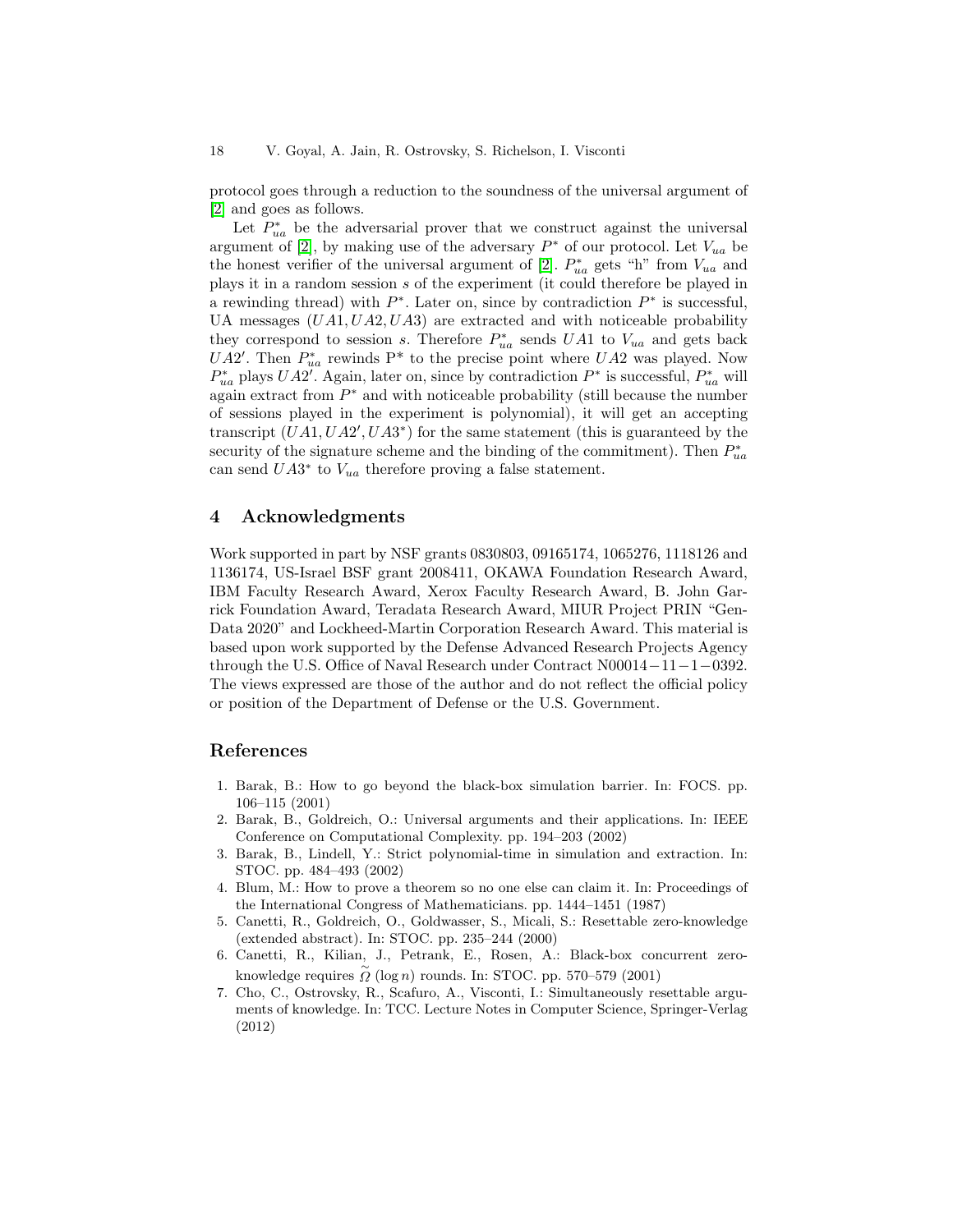Constant-Round Concurrent Zero Knowledge in the Bounded Player Model 19

- <span id="page-18-6"></span>8. Chung, K.M., Lin, H., Pass, R.: Constant-round concurrent zero knowledge from p-certificates. In: FOCS. IEEE Computer Society (2013)
- <span id="page-18-15"></span>9. Deng, Y., Lin, D.: Instance-dependent verifiable random functions and their application to simultaneous resettability. In: EUROCRYPT. pp. 148–168 (2007)
- <span id="page-18-16"></span>10. Deng, Y., Lin, D.: Resettable zero knowledge with concurrent soundness in the bare public-key model under standard assumption. In: Inscrypt. pp. 123–137 (2007)
- <span id="page-18-14"></span>11. Di Crescenzo, G., Persiano, G., Visconti, I.: Constant-round resettable zero knowledge with concurrent soundness in the bare public-key model. In: Advances in Cryptology – Crypto '04. Lecture Notes in Computer Science, vol. 3152, pp. 237– 253. Springer-Verlag (2004)
- <span id="page-18-10"></span>12. Di Crescenzo, G., Persiano, G., Visconti, I.: Improved setup assumptions for 3 round resettable zero knowledge. In: ASIACRYPT. Lecture Notes in Computer Science, vol. 3329, pp. 530–544. Springer (2004)
- <span id="page-18-11"></span>13. Di Crescenzo, G., Visconti, I.: Concurrent zero knowledge in the public-key model. In: Automata, Languages and Programming, 32nd International Colloquium, ICALP 2005. Lecture Notes in Computer Science, vol. 3580, pp. 816–827. Springer (2005)
- <span id="page-18-7"></span>14. Dolev, D., Dwork, C., Naor, M.: Nonmalleable cryptography. SIAM J. Comput. 30(2), 391–437 (2000)
- <span id="page-18-2"></span>15. Dwork, C., Naor, M., Sahai, A.: Concurrent zero-knowledge. In: STOC. pp. 409– 418 (1998)
- <span id="page-18-9"></span>16. Feige, U., Lapidot, D., Shamir, A.: Multiple non-interactive zero knowledge proofs based on a single random string (extended abstract). In: FOCS. pp. 308–317 (1990)
- <span id="page-18-1"></span>17. Goldwasser, S., Micali, S., Rackoff, C.: The knowledge complexity of interactive proof-systems (extended abstract). In: STOC. pp. 291–304 (1985)
- <span id="page-18-0"></span>18. Goyal, V., Jain, A., Ostrovsky, R., Richelson, S., Visconti, I.: Concurrent zero knowledge in the bounded player model. In: TCC. pp. 60–79 (2013)
- <span id="page-18-5"></span>19. Gupta, D., Sahai, A.: On constant-round concurrent zero-knowledge from a knowledge assumption. IACR Cryptology ePrint Archive 2012, 572 (2012)
- <span id="page-18-4"></span>20. Kilian, J., Petrank, E.: Concurrent and resettable zero-knowledge in polyloalgorithm rounds. In: STOC. pp. 560–569 (2001)
- <span id="page-18-3"></span>21. Kilian, J., Petrank, E., Rackoff, C.: Lower bounds for zero knowledge on the internet. In: FOCS. pp. 484–492 (1998)
- <span id="page-18-13"></span>22. Micali, S., Reyzin, L.: Soundness in the public-key model. In: Advances in Cryptology – Crypto '01. Lecture Notes in Computer Science, vol. 2139, pp. 542–565. Springer-Verlag (2001)
- <span id="page-18-21"></span>23. Micali, S., Reyzin, L.: Soundness in the public-key model. In: CRYPTO. pp. 542– 565 (2001)
- <span id="page-18-17"></span>24. Naor, M.: Bit commitment using pseudorandomness. J. Cryptology 4(2), 151–158 (1991)
- <span id="page-18-12"></span>25. Ostrovsky, R., Persiano, G., Visconti, I.: Constant-round concurrent non-malleable zero knowledge in the bare public-key model. In: Proc. of ICALP '08. Lecture Notes in Computer Science, vol. 5126, pp. 548–559. Springer (2008)
- <span id="page-18-19"></span>26. Pass, R.: Bounded-concurrent secure multi-party computation with a dishonest majority. In: STOC. pp. 232–241 (2004)
- <span id="page-18-8"></span>27. Pass, R.: Limits of provable security from standard assumptions. In: STOC. pp. 109–118 (2011)
- <span id="page-18-18"></span>28. Pass, R., Rosen, A.: Concurrent non-malleable commitments. In: FOCS. pp. 563– 572 (2005)
- <span id="page-18-20"></span>29. Pass, R., Rosen, A.: New and improved constructions of non-malleable cryptographic protocols. In: STOC. pp. 533–542 (2005)